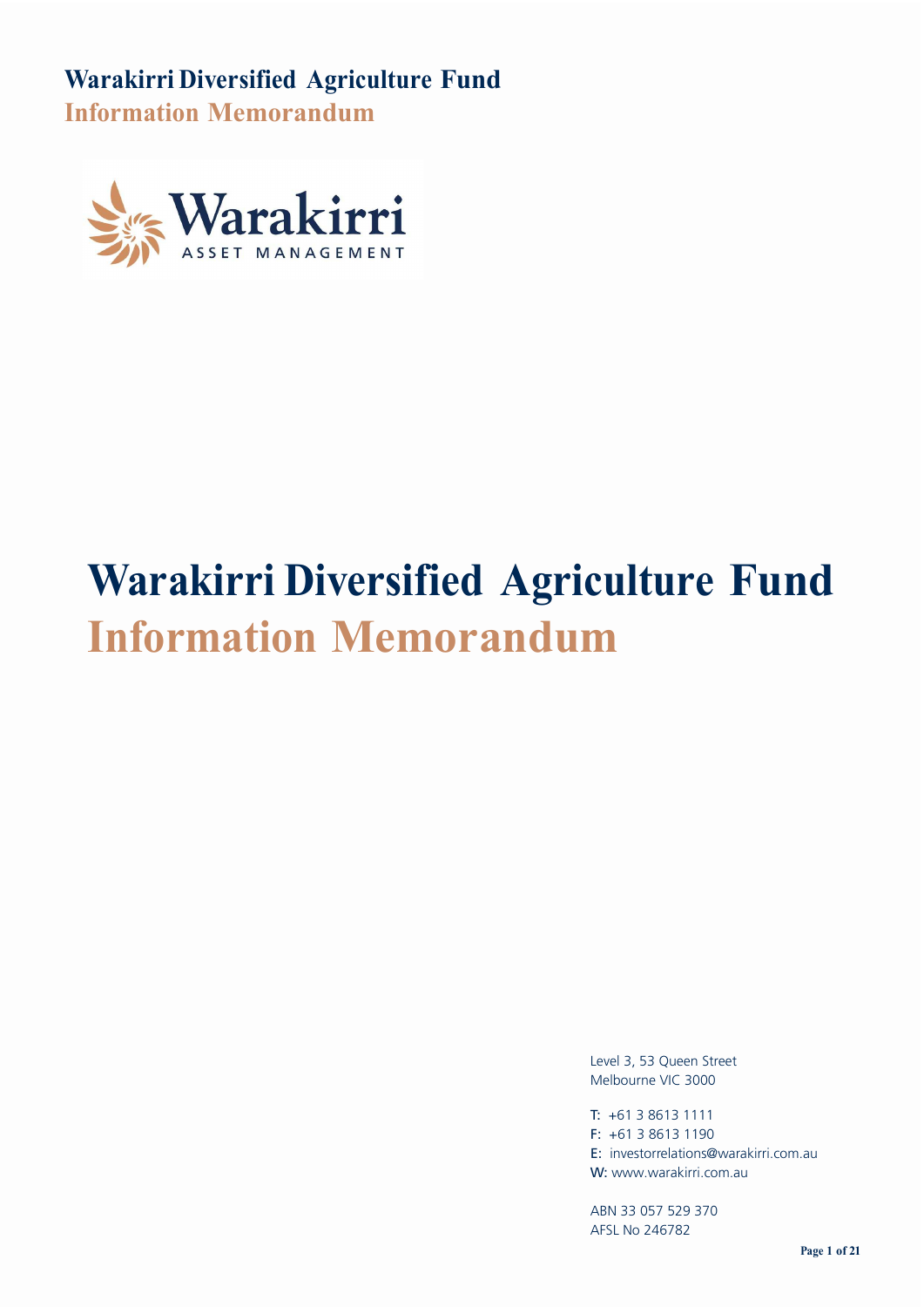

#### 1. TRUST SUMMARY

| <b>Key Information</b>              |                                                                                                                                                                                                                                                                                                                                                                                                                                                                                                                                                                                                                                                                                                                                                                                                                                                                                                                                                                                                                                                                                   |
|-------------------------------------|-----------------------------------------------------------------------------------------------------------------------------------------------------------------------------------------------------------------------------------------------------------------------------------------------------------------------------------------------------------------------------------------------------------------------------------------------------------------------------------------------------------------------------------------------------------------------------------------------------------------------------------------------------------------------------------------------------------------------------------------------------------------------------------------------------------------------------------------------------------------------------------------------------------------------------------------------------------------------------------------------------------------------------------------------------------------------------------|
| Fund                                | The Warakirri Diversified Agriculture Fund (Fund) has been established with the intent to buy, develop and own a<br>diversified portfolio of investment grade Australian agricultural assets for the primary purpose of leasing to high<br>quality agricultural businesses (tenants) - a 'Core Agriculture Property' investment strategy.                                                                                                                                                                                                                                                                                                                                                                                                                                                                                                                                                                                                                                                                                                                                         |
| <b>Target Investment</b><br>Return  | The Fund aims to generate a total internal rate of return (IRR) of 7% to 11% per annum (after fees, expenses and<br>Fund level tax, but before investor tax and performance fees).<br>Please note, however, there can be no assurance that such returns will be achieved. Please see section 2.2 for further<br>details.                                                                                                                                                                                                                                                                                                                                                                                                                                                                                                                                                                                                                                                                                                                                                          |
| The Investment                      | An investment in the Fund may consist of stapled Units in the Warakirri Diversified Agriculture Land Trust (Land Trust)<br>and Warakirri Diversified Agriculture Trading Trust (Trading Trust), each being interests in an unregistered managed<br>investment scheme offered and issued by Warakirri Asset Management Ltd ABN 33 057 529 370 under its Australian<br>Financial Services License (AFSL) No 246782.<br>Please see section 5 for further details.                                                                                                                                                                                                                                                                                                                                                                                                                                                                                                                                                                                                                    |
| <b>Trustee/Manager</b>              | Warakirri Asset Management Ltd ("Warakirri", "Trustee" or the "Manager") is the trustee and manager of the Fund.<br>Please see section 3 for further details.                                                                                                                                                                                                                                                                                                                                                                                                                                                                                                                                                                                                                                                                                                                                                                                                                                                                                                                     |
| <b>Fund Raising Stages</b>          | Stage 1<br>The Fund launched in 2019 with a capital raising in advance of the Fund securing its foundation assets, with the initial<br>Units issued at \$1.00 per Unit. The First Close for the Fund occurred on 30 October 2020 with the settlement of the<br>first of three foundation assets for the Fund. The Trustee continued to accept additional applications for Units in the<br>Fund (Committed Amount) after the First Close with these Units subject to a 'cost of carry' (refer to section 4.4). The<br>Fund's Stage 1 capital raising period has now closed.<br>Stage 2<br>Further capital raising beyond Stage 1 has now commenced following the investment of significant funds raised in<br>Stage 1. Units in Stage 2 will be issued at a price based on the Net Asset Value of the Fund, divided by the number of<br>Units on issue, adjusted by certain transaction costs in connection with the issue (Unit Price) or at such other price<br>determined by the Trustee in accordance with Fund terms.<br>Please see sections 4.3 and 4.4 for further details. |
| <b>Target Fund Scale</b>            | The target Fund size over the longer term is \$300m.<br>Please see section 4.2 for further information.                                                                                                                                                                                                                                                                                                                                                                                                                                                                                                                                                                                                                                                                                                                                                                                                                                                                                                                                                                           |
| <b>Issue of Units</b>               | Units will typically be priced and available for issue on a monthly basis.<br>Please see sections 4.4 and 4.5 for further information.                                                                                                                                                                                                                                                                                                                                                                                                                                                                                                                                                                                                                                                                                                                                                                                                                                                                                                                                            |
| <b>Fund Term</b>                    | Open ended.                                                                                                                                                                                                                                                                                                                                                                                                                                                                                                                                                                                                                                                                                                                                                                                                                                                                                                                                                                                                                                                                       |
| <b>Minimum Commitment</b><br>Amount | Minimum application amount of A\$100,000 subject to investors meeting the wholesale client/ sophisticated investor<br>requirements outlined in sections 761G and 761GA of the Corporations Act 2001 (Cth) (the Act).<br>Please see section 4.1 for further information.                                                                                                                                                                                                                                                                                                                                                                                                                                                                                                                                                                                                                                                                                                                                                                                                           |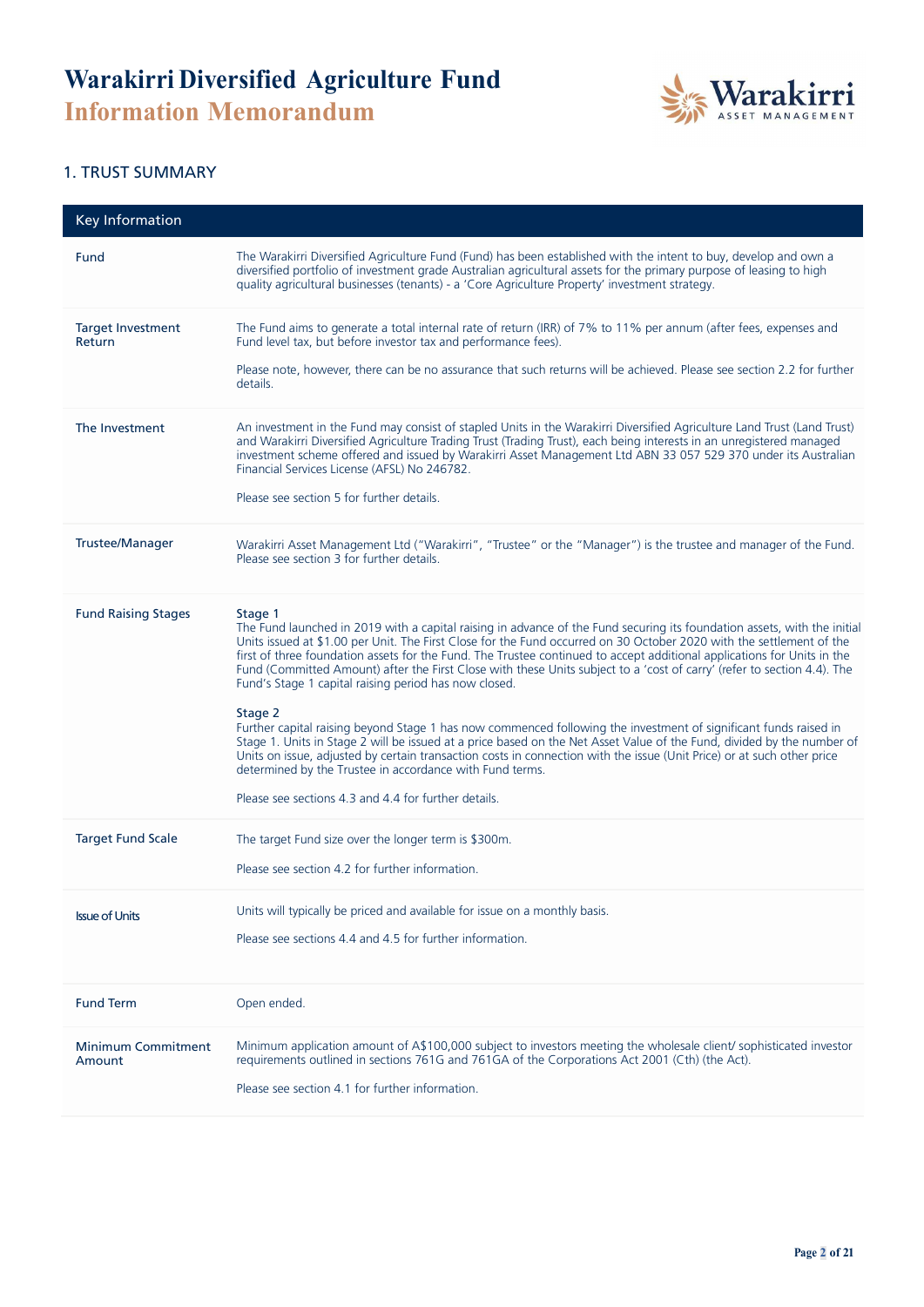

#### 1. TRUST SUMMARY - CONTINUED

| <b>Key Information</b>                 |                                                                                                                                                                                                                                                                                                                                                                                                                              |
|----------------------------------------|------------------------------------------------------------------------------------------------------------------------------------------------------------------------------------------------------------------------------------------------------------------------------------------------------------------------------------------------------------------------------------------------------------------------------|
| <b>Distributions</b>                   | Income distributions from the Fund are expected to be paid quarterly, with capital distributions from the sale of assets,<br>if any, expected to be paid annually.<br>Please see section 5.6 for further details.                                                                                                                                                                                                            |
| Fees                                   | <b>Management Fee: 1%</b> of the Gross Asset Value of the Fund, paid quarterly in arrears.<br>Performance Fee: A 15% performance fee of any outperformance of the Fund over a high water mark internal rate<br>of return (IRR) of 8% p.a.                                                                                                                                                                                    |
|                                        | <b>Transaction Fee:</b> A Transaction Fee of up to 1% of the gross purchase or sale price (excluding legal costs and<br>stamp duty) of each asset acquired or divested by the Fund.                                                                                                                                                                                                                                          |
|                                        | Fund Expenses: Fund related expenses will be paid for by the Fund, including establishment costs and operational<br>costs (such as professional fees, third party due diligence and annual valuations).                                                                                                                                                                                                                      |
|                                        | Please see section 5.7 for further details.                                                                                                                                                                                                                                                                                                                                                                                  |
|                                        | The above fees are exclusive of GST.                                                                                                                                                                                                                                                                                                                                                                                         |
| Liquidity                              | Given the nature of the assets of the Fund, an investment in the Fund should be seen as a long-term illiquid<br>investment. However, liquidity windows will be provided on the seven year anniversary of the Fund's Stage 1 First<br>Close date, and every five years thereafter. Investors will typically be given subject to 18 months' notice of each<br>liquidity window.<br>Please see section 2.7 for further details. |
|                                        |                                                                                                                                                                                                                                                                                                                                                                                                                              |
| Gearing                                | The Fund is permitted to take a long term gearing position of 25% with a maximum cap of 50% of gross assets.<br>Please see section 2.5 for further detail.                                                                                                                                                                                                                                                                   |
| Custodian                              | Warakirri Asset Management Ltd.                                                                                                                                                                                                                                                                                                                                                                                              |
| Auditor                                | Deloitte Touche Tohmatsu (Deloitte)                                                                                                                                                                                                                                                                                                                                                                                          |
|                                        | Please note that Deloitte has not been involved in the preparation of this Information Memorandum and has not caused or authorised this issue of the<br>Information Memorandum.                                                                                                                                                                                                                                              |
| <b>Legal Advisor</b>                   | Piper Alderman                                                                                                                                                                                                                                                                                                                                                                                                               |
|                                        | Please note that Piper Alderman has not been involved in the preparation of the Information Memorandum and has not caused or authorised this issue of the<br>Information Memorandum.                                                                                                                                                                                                                                         |
| Information<br><b>Memorandum Dated</b> | 1 November 2021                                                                                                                                                                                                                                                                                                                                                                                                              |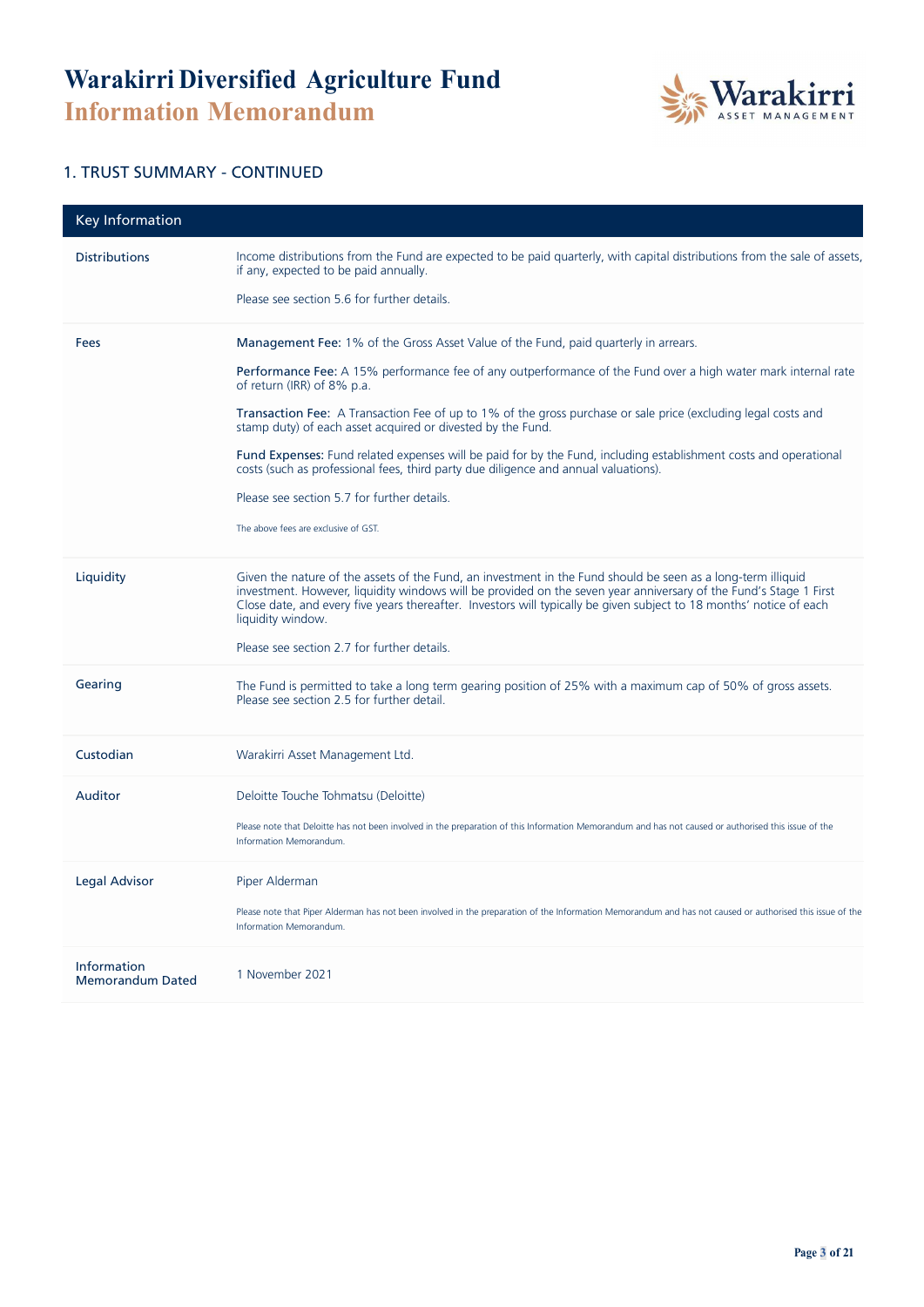

#### 2. THE INVESTMENT

#### 2.1 Warakirri Diversified Agriculture Fund

The Warakirri Diversified Agriculture Fund (Fund) will invest in a diverse portfolio of investment grade Australian agricultural assets and lease to high quality agricultural businesses (tenants) - a 'Core Agriculture Property' investment strategy.

#### 2.2 Target Investment Returns

The Fund aims to generate a total internal rate of return (IRR) of 7% to 11% per annum (after fees, expenses and Fund level tax, but before investor tax and performance fees).

Target returns assume a long term gearing position of 25% of gross assets under management.

#### 2.3 Investment Strategy

The Fund's investment strategy is to buy, develop and own a diverse portfolio of agricultural assets aligned with the Fund's long-term strategic asset allocation strategy.

The investment portfolio will be developed over time within the strategic portfolio asset allocation, with individual investments and portfolio weighting subject to opportunities and value.

The Fund will focus on higher value sectors with attractive lease terms and quality tenants. Examples of likely assets in higher value sectors are nuts, fruit, vineyards, intensive livestock, agriculture infrastructure and water. An indicative longterm portfolio asset allocation is provided in Figure 1.

Figure 1: Indicative long-term portfolio asset allocation



Water Entitlements 0-30%

Intensive Livestock (Poultry Meat) 0-30%

- Vineyards (Wine & Table Grapes) 0-30%
- Fruit (Citrus, Pears, Olives, Apples, Avocados, Mangoes & Berries) 0-40%
- Nuts (Almonds, Macadamia, Walnuts & Pistachios) 0-40%
- Agricultural Infrastructure (Processing, Greenhouses & Storage) 0-20%

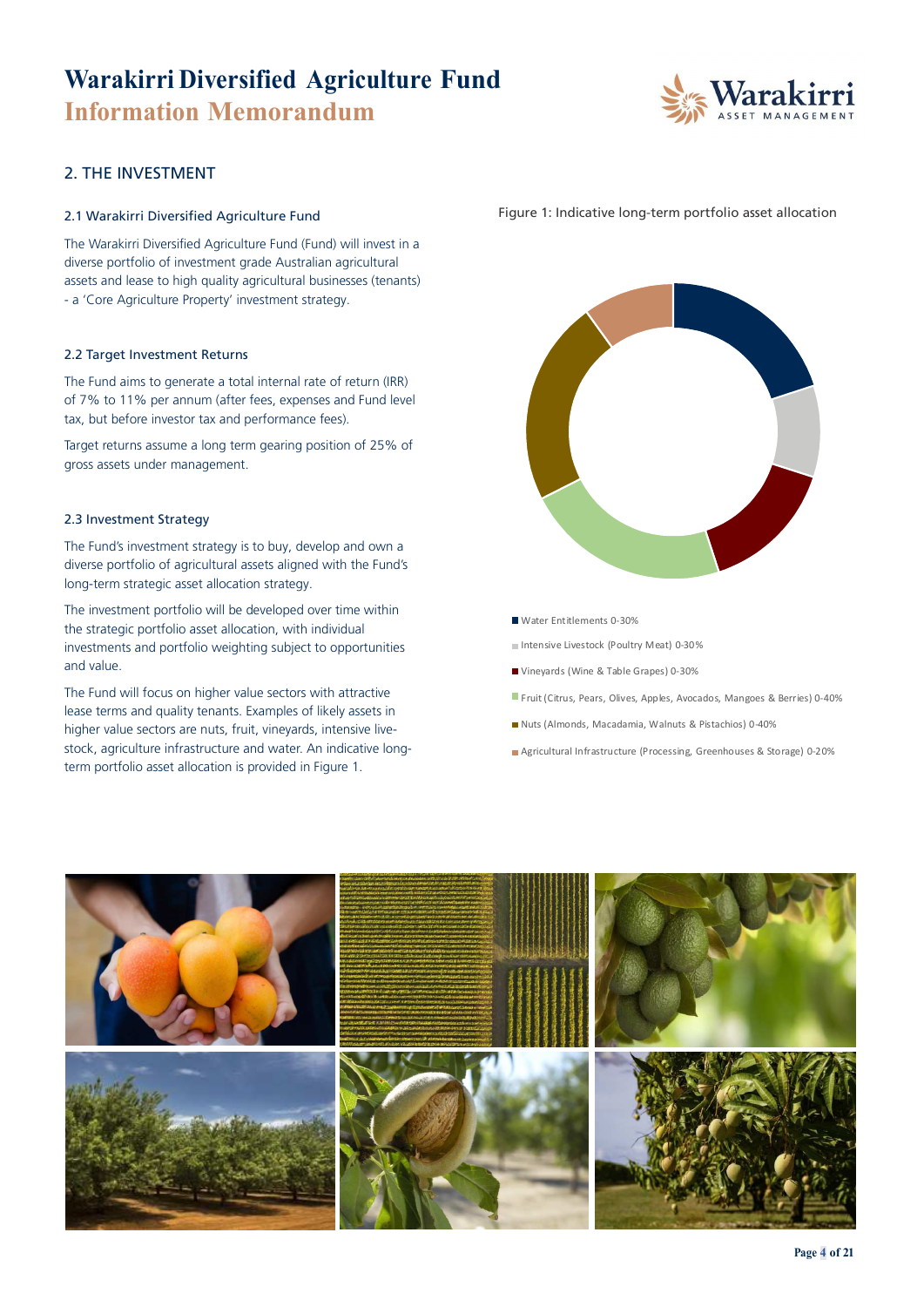

#### 2. THE INVESTMENT - CONTINUED

#### 2.4 Portfolio Construction

The Fund's investment portfolio will be developed over time. During the Formation Phase, the concentration of assets will be higher, with diversification to increase as the Fund grows. The Manager will aim to manage this concentration risk with the portfolio construction framework outlined in Figure 2.

#### 2.5 Gearing

The Fund will be permitted to adopt a long-term gearing position of up to 25% with a maximum cap of 50% of gross assets under management (excluding uncalled capital commitments) in order to provide capacity to act on investment opportunities.

#### 2.6 Valuation Policy

The Manager will engage an independent valuer to value each asset in the Fund annually on a rolling quarterly basis, in line with the Fund's Asset Valuation Policy. The valuations will be approved by Warakirri's majority independent Board of Directors (Board). The Manager will ensure that independent valuers for each asset are rotated every three years and no single valuer will value 100% of the portfolio (once two assets are within the Land Trust) or the same property in more than three consecutive financial years.

#### Figure 2: Portfolio Construction Framework

| <b>Formation</b><br>Phase<br>$<$ \$100 $m$ | Portfolio construction framework<br>used to manage concentration and<br>tenant risk in the formation phase.<br>In the formation phase, subject to<br>opportunities, the Fund will seek to:<br>- Carefully select initial assets and<br>high-quality counterparties;<br>- Acquire the second asset in a<br>different sector:<br>- After second acquisition no sector<br>greater than 80% of portfolio;<br>- After third acquisition no sector<br>greater than 60% of portfolio. |
|--------------------------------------------|--------------------------------------------------------------------------------------------------------------------------------------------------------------------------------------------------------------------------------------------------------------------------------------------------------------------------------------------------------------------------------------------------------------------------------------------------------------------------------|
| Consolidation<br>Phase<br>$$100m - $300m$  | Further capital raising.<br>Additional assets identified /<br>acquired with new units in the Irust<br>issued by the Trustee.<br>Diversification will increase as the<br>Fund grows and assets are added<br>in line with the long-term strategic<br>asset allocation                                                                                                                                                                                                            |
| Optimisation<br>$>$ \$300m                 | Potential for further capital raisings<br>for investments that improve the<br>Fund's returns and/or diversification.                                                                                                                                                                                                                                                                                                                                                           |

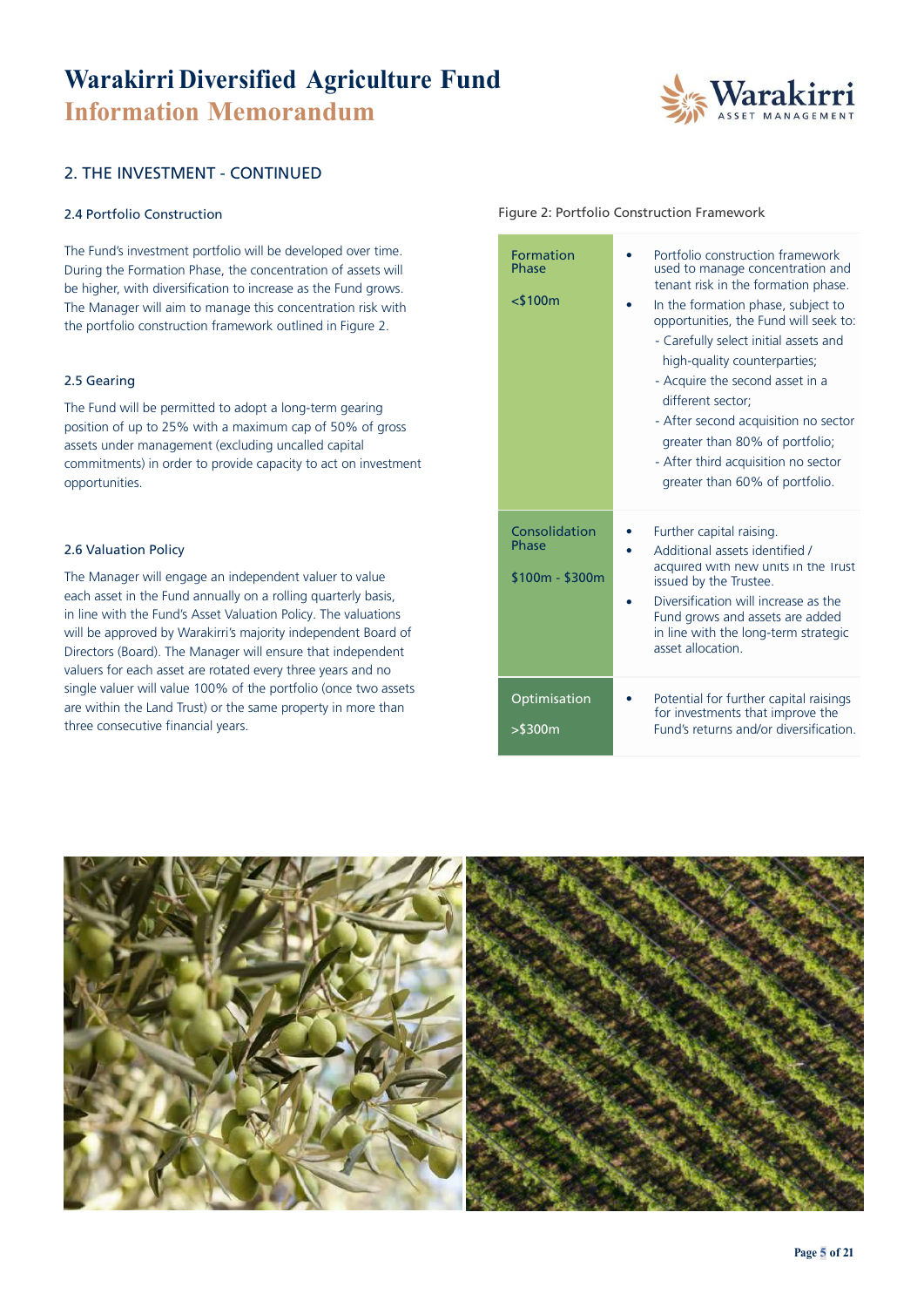

#### 2. THE INVESTMENT - CONTINUED

#### 2.7 Liquidity Windows

Given the nature of the assets of the Fund, investors should regard their investment in the Fund as long-term and illiquid.

However, in accordance with the Trust Deed, the Trustee will provide liquidity by making a Withdrawal Offer on or about the date that is 18 months prior to each Review Date (with a Review Date occurring on the seven (7) year anniversary of the Stage 1 First Close date, and every five years thereafter). Unit Holders will have a period of 3 months following receipt of that notice to make a Withdrawal Request (each such period being a Liquidity Window).

Should the Trustee receive Withdrawal Requests for any Units at any of the Liquidity Windows, it will consider appropriate strategies over the following 18 month period to meet the requests (subject to protecting the best interests of Unit Holders across the Fund). Potential strategies will include:

- Arranging for an existing or new investor to purchase some or all of the Units;
- Undertaking a new issue of Units to fund redemption of the Units (which may be by way of public offer or listing);
- Increasing gearing over one or more of the Fund assets (subject to gearing limits); and/or
- Realising one or more of the Fund assets.

Should the Trustee receive Withdrawal Requests from 75% or more of Unit Holders, the Trustee will, if deemed in the best interest of Unit Holders across the Fund, seek to wind-up the Fund in an orderly manner.

Please refer to section 4.5 for more information on withdrawal from the Fund.

Outside of the designated Liquidity Windows, Units may be transferred (subject to Trustee's approval). The Trustee will facilitate a six monthly 'grey market' on a best endeavours basis if required to facilitate transfers.

#### 2.8 Warakirri's Agricultural Capabilities

Warakirri has a proven capability and track record of investment management in Australian agriculture spanning over 25 years.

Warakirri currently manages discrete agriculture investment portfolios and diversified agriculture funds with assets under management and commitments totalling approximately \$2billion for Australian and global pension funds. Warakirri has a strong track record in identifying, valuing, negotiating, purchasing, aggregating, developing and managing agricultural assets within a diverse portfolio. Warakirri's ability to identify opportunities and develop tailored investment vehicles is supported by:

- Dedicated investment management team;
- Independent governance structures;
- Health, safety & environment resources and systems;
- Accounting and management systems;
- Risk management practices and procedures;
- Strong network of national service providers;
- Procurement resources and systems; and
- Information Technology and Human Resources support.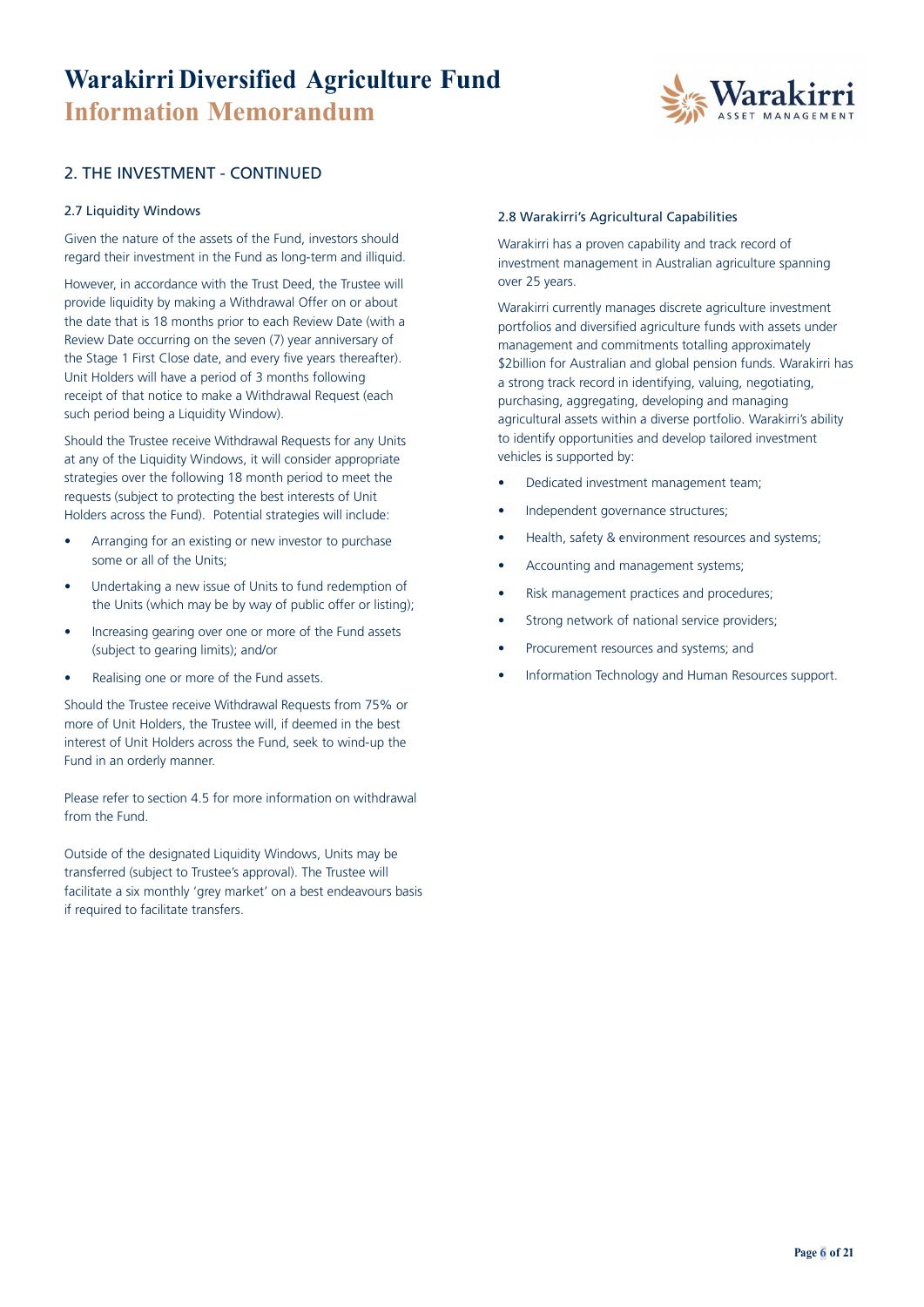

#### 2. THE INVESTMENT - CONTINUED

Warakirri will act as the Trustee / Manager of the Fund and will be responsible for the Fund's investment strategy, portfolio construction and management, governance, accounting, investor relations and reporting.

Where an acquisition is recommended for investment, the management team will seek approval from Warakirri's majority independent Board. Please see section 3 for biography of directors serving on the Board.

Warakirri Transaction Committee

The Committee, comprised of senior agriculture and investment executives, will be responsible for the oversight of the investment process and evaluation of opportunities. The Committee reviews of the investment team's acquisition proposal will include detailed due diligence, third party reports and investment modeling.

#### Management

The Fund will be overseen by an experienced Portfolio Manager responsible for the portfolio construction and ongoing management oversight of the assets. The Portfolio Manager will be supported by Warakirri's agriculture investment team.

The Portfolio Manager in conjunction with the agriculture investment team will be responsible for identifying potential assets, conducting comprehensive due diligence, asset modeling and preparing acquisition proposals for consideration by the transaction committee.

Investment Due Diligence & Approval Process

A summary of Warakirri's established investment identification, due diligence and approval process is illustrated in Figure 3 and outlined below:

- Portfolio Manager and agriculture investment team identify potential assets for consideration via established networks.
- Portfolio Manager and agriculture investment team undertake initial due diligence on potential investments.
- If deemed worthy of further work, a proposal for full due diligence is put to transaction committee for approval, including a due diligence budget.
- Full due diligence, including third party due diligence reports, completed and negotiations undertaken to acquire property and enter lease arrangements are completed subject to final approvals.
- Counter-party risk assessment, including third party credit check competed.
- Asset due diligence reports completed and presented to transaction committee for approval.
- Final approval by Warakirri's majority independent Board.







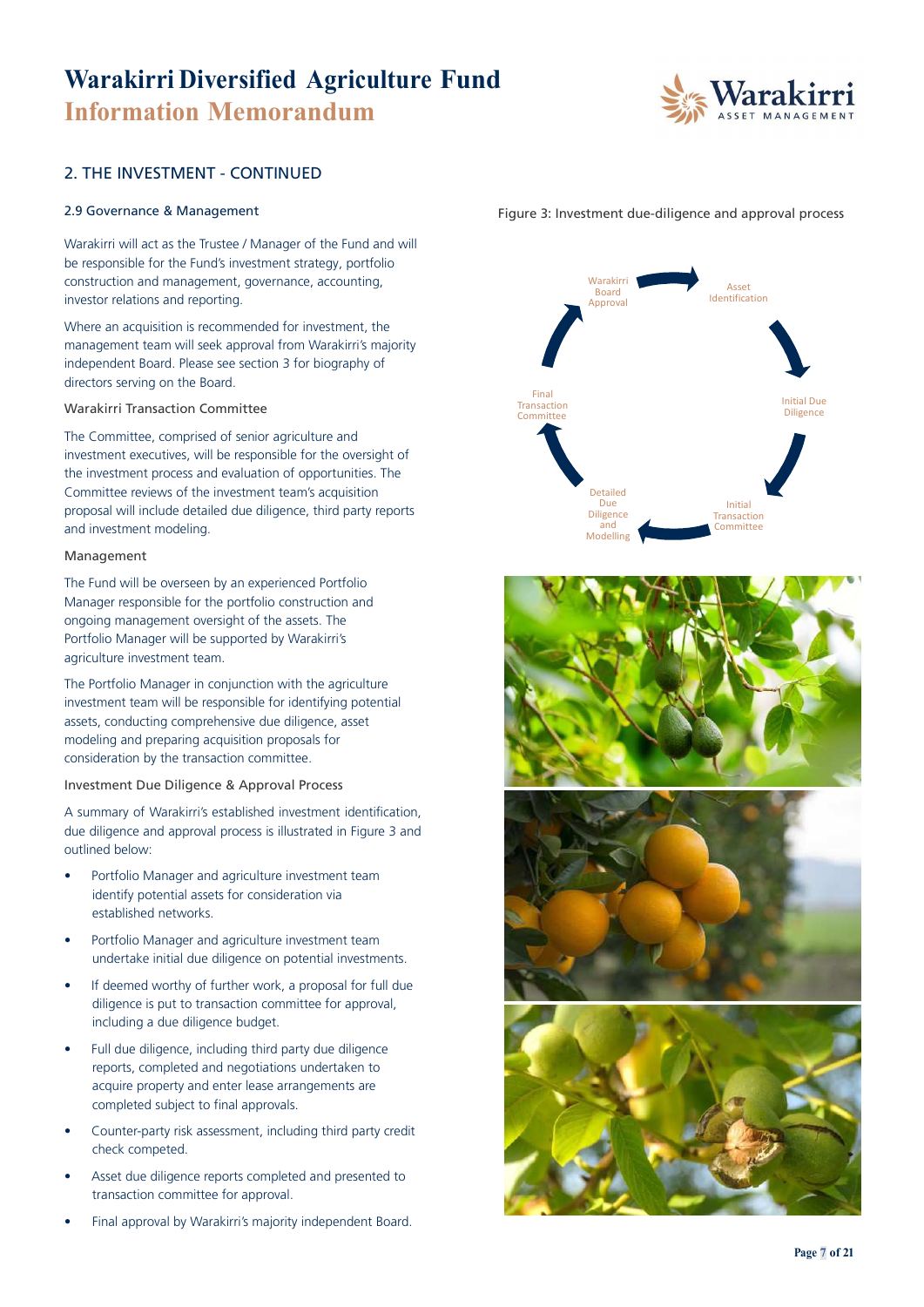

### 3. ABOUT US

Warakirri is a multi-boutique asset management firm established in 1993 with specialist investment offerings for institutional and retail investors across multiple asset classes, including agriculture, equities, cash and specialised U.S real estate. Warakirri is also a leading provider of after-tax benchmarking, reporting and performance analytics and passive and active currency solutions for Australian institutional investors.

Warakirri is 100% owned by its directors and employees. Warakirri is an aboriginal word meaning "to grow". Warakirri creates and manages investment vehicles designed to facilitate investment in specialised assets and asset classes not generally available from other sources.

#### 3.1 Warakirri Transaction Committee

| <b>Warakirri Transaction Committee - Voting Members</b> |                                             |  |
|---------------------------------------------------------|---------------------------------------------|--|
| Jim McKay                                               | Chairman                                    |  |
| Adrian Goonan                                           | Head of Cropping & Diversified Agriculture  |  |
| Steve Jarrott                                           | Portfolio Manager - Diversified Agriculture |  |
| <b>Luke Carey</b>                                       | General Manager - Agriculture Investments   |  |
| <b>Ben James</b>                                        | CEO - Aurora Dairies                        |  |
| Dale O'Neill                                            | CEO – Daybreak Cropping                     |  |

#### 3.2 Warakirri Diversified Agriculture Fund Management & Investment Team

Key members of the Warakirri management & investment team for the Fund are provided in this section.

Steve Jarrott, Portfolio Manager - Diversified Agriculture

Steve Jarrott joined Warakirri in 2019 as Portfolio Manager of the Diversified Agriculture Fund. Steve is one of Australia's leading Agricultural Investment professionals with a decade of high-quality experience as Portfolio Manager with Westchester, the agriculture investment arm of the US based TIAA-Nuveen Group, the world's largest farmland investment manager. Steve is an experienced Portfolio Manager, highly skilled in investment strategy and asset allocation, deal origination and negotiations, valuation and analysis, portfolio management, governance, risk management and ESG programs. Steve holds a Bachelor of Agriculture and Graduate Certificate in Applied Finance and Investment and maintains an active personal interest in agriculture via his family farm in New South Wales.

#### Adrian Goonan, Head of Cropping & Diversified Agriculture

Adrian joined Warakirri in 2008 and holds a Bachelor of Applied Science Project Management and is a graduate of the Australian Institute of Company Directors. Adrian's background and blend of professional experience is across three main areas; project management, funds management and agriculture (particularly agricultural investments).

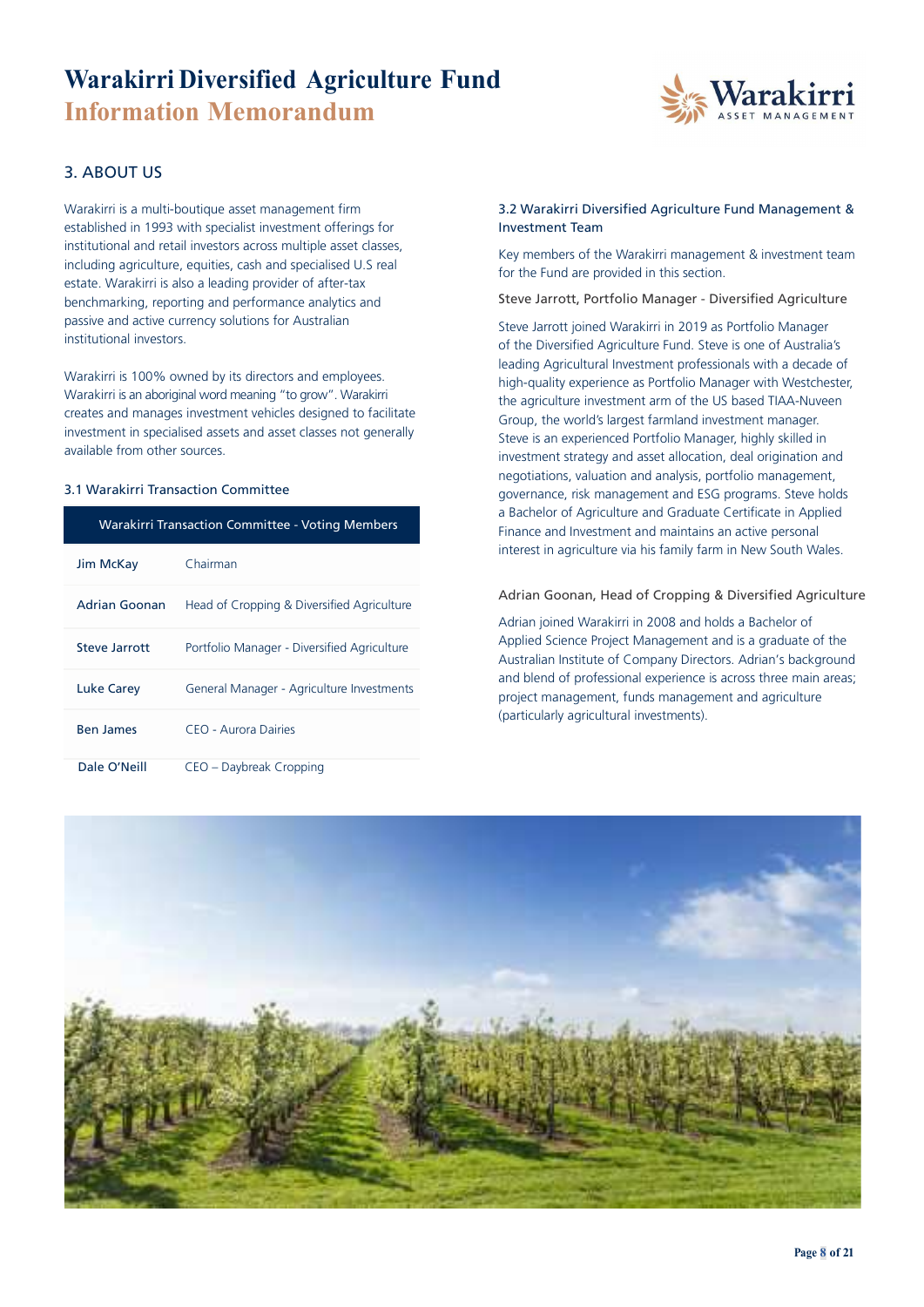

#### 3. ABOUT US - CONTINUED

Luke Carey, General Manager - Agriculture Investments

Luke joined Warakirri in 2015 in the role Investment Manager, Agribusiness. During his time at Warakirri he has overseen the identification, deployment and on-boarding of significant capital into agricultural investments, coordinated valuations of \$800m+ assets annually, an attendee of the Daybreak and Warakirri Cropping and Warakirri Dairy Boards, as well as a member of a number of internal committees, including overall responsibility of the Agriculture Transaction Committee.

Prior to joining Warakirri, Luke was employed by Australian Unity Investments for 6 years as the Investment Operations Manager. Previous roles were in external audit and corporate advisory, in Melbourne, Perth and New York. Luke is a Certified Practicing Accountant (CPA) and holds a Bachelor of Commerce from Deakin University.

Luke has gained practical agricultural experience from his family interests in sheep, potatoes and broadacre cropping in the Ballarat and Western District regions.

Tim Smith, Asset Manager, Diversified Agriculture

Tim was appointed as Asset Manager, Diversified Agriculture in July 2021. He joined Warakirri in 2018 as part of the firm's Agribusiness Investment Management team and has been a key contributor to the recent growth and development of the Aurora Dairies entity, which is managed by Warakirri.

Tim's background has been primarily in professional services with a focus on trade and cross-border transactions between Australia and Asia. He also spent time in Hong Kong for four years. Prior to joining Warakirri, Tim worked at a boutique agribusiness advisory and transactions firm working with institutional and private investors on growth and acquisition opportunities across the agribusiness sector.

Tim has a Bachelor of Business from Swinburne University and is currently completing his Master of Agribusiness from The University of Melbourne.

#### 3.3 Board of Directors

A brief biography of the Warakirri Board of Directors is provided in this section.

Jane Tongs, Non-Executive Chair



Jane is Chair of the Board and was originally appointed as a non-executive director in 2010. Jane has over 30 years of management expertise, serving on the boards of insurance, funds management, property and other financial services entities. She developed her leadership and management experience earlier in her career, specifically as Partner at

PricewaterhouseCoopers. Along with her deep expertise in finance, her board experience is vast with over 20 years' experience as a Chair, Chair of Audit and Risk Committees and Non-executive Director. Ms Tongs is the former Chair of Netwealth Group Limited. She is currently Chair of Columbus Capital Pty Ltd and of the Lendlease Australian Prime Property Fund Investors Committee and a Non-executive Director of Cromwell Property Group, Hollard Insurance Company Pty Ltd and Brighton Grammar School. Ms Tongs is a Fellow of Chartered Accountants Australia and New Zealand and of CPA Australia and a member of the Australian Institute of Company Directors.

#### Jim McKay, Managing Director



Jim was appointed as Managing Director of Warakirri in 2017. Prior to joining Warakirri, he was most recently Head of Distribution for Franklin Templeton Investments, Managing Director of the wealth management division of Challenger, and the CEO of Boss Software

International. Jim holds a Bachelor of Economics from the University of Tasmania, a Post Graduate Degree in Finance and Investments, and an MBA from the Melbourne Business School. Jim is a member of the Australian Institute of Company Directors and a Graduate of their Company Directors program.

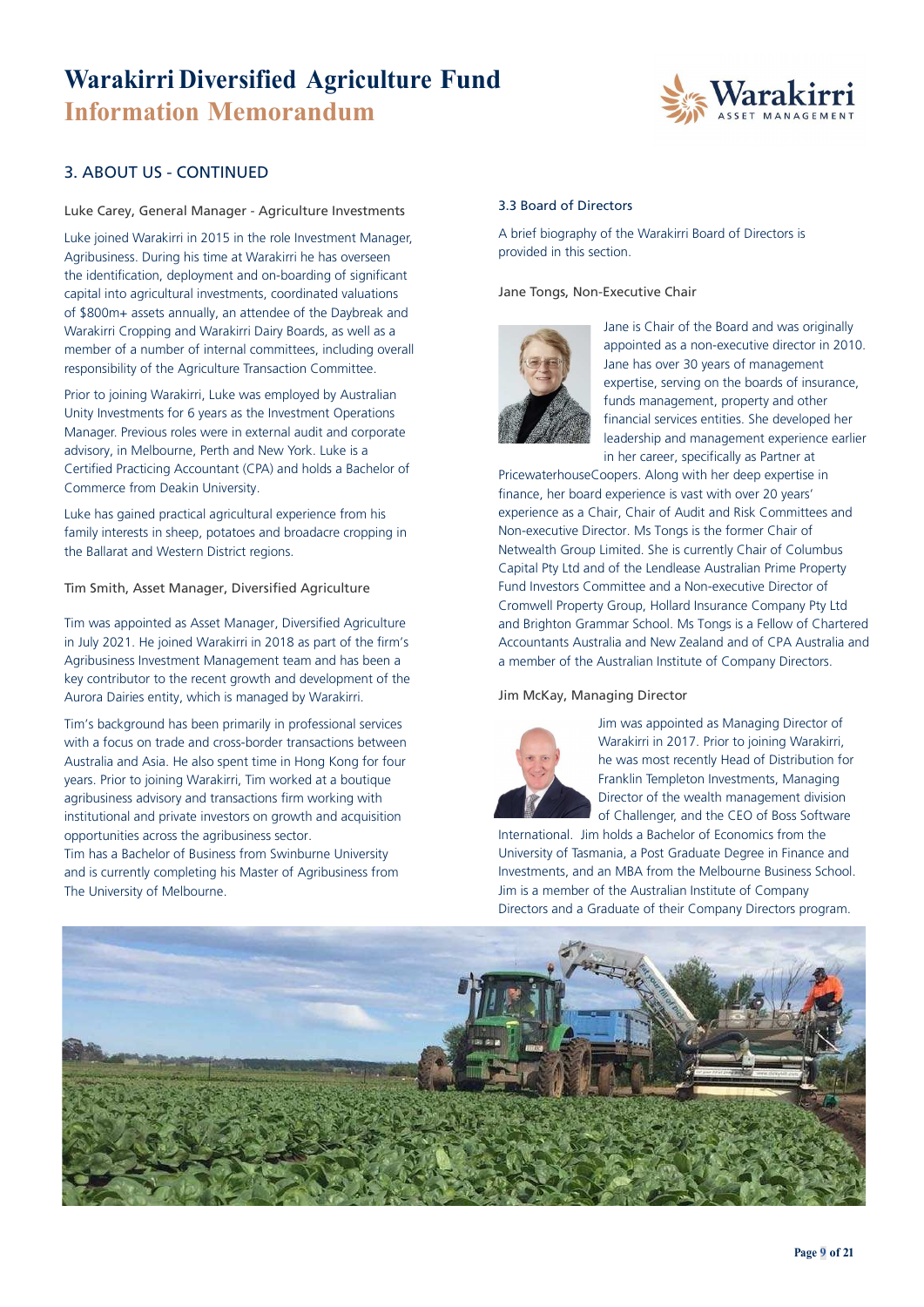

### 3. ABOUT US - CONTINUED

#### Peter Promnitz, Non-Executive Director



Peter was appointed as a non-executive director in 2016. He is currently Chair of Nulis Nominees (Australia) Limited, appointed in July 2018. In addition, he is currently the Chair of Australian Unity Limited and the CareerMoneyLife Advisory Board. Previously, Peter held the role of CEO for Mercer Australia/NZ from

2004 – 2010 and the role of Regional Head, Mercer Asia Pacific from 2007 – 2012. Peter holds a Bachelor of Science (Hons) from the University of Adelaide and is a Fellow (and Graduate) of the Australian Institute of Company Directors. Peter is also an actuary and is an Associate of the Actuaries Institute.

#### Dan Mangelsdorf, Non-Executive Director



Dan was appointed as a non-executive director in 2017. He is currently Chairman of the Warakirri Cropping Trusts and is a board member of GrainCorp Limited. Dan holds a Bachelor of Agricultural Economics (Hons) from the University of New England and is a Fellow of the Australian Institute of Company Directors. Dan owns and operates farming interests in New South Wales, and is an

experienced company director with agricultural, supply chain, international trade and risk management expertise. He is a Fellow of the Australian Institute of Company Directors and has a Bachelor of Agricultural Economics (Honours) from the University of New England.

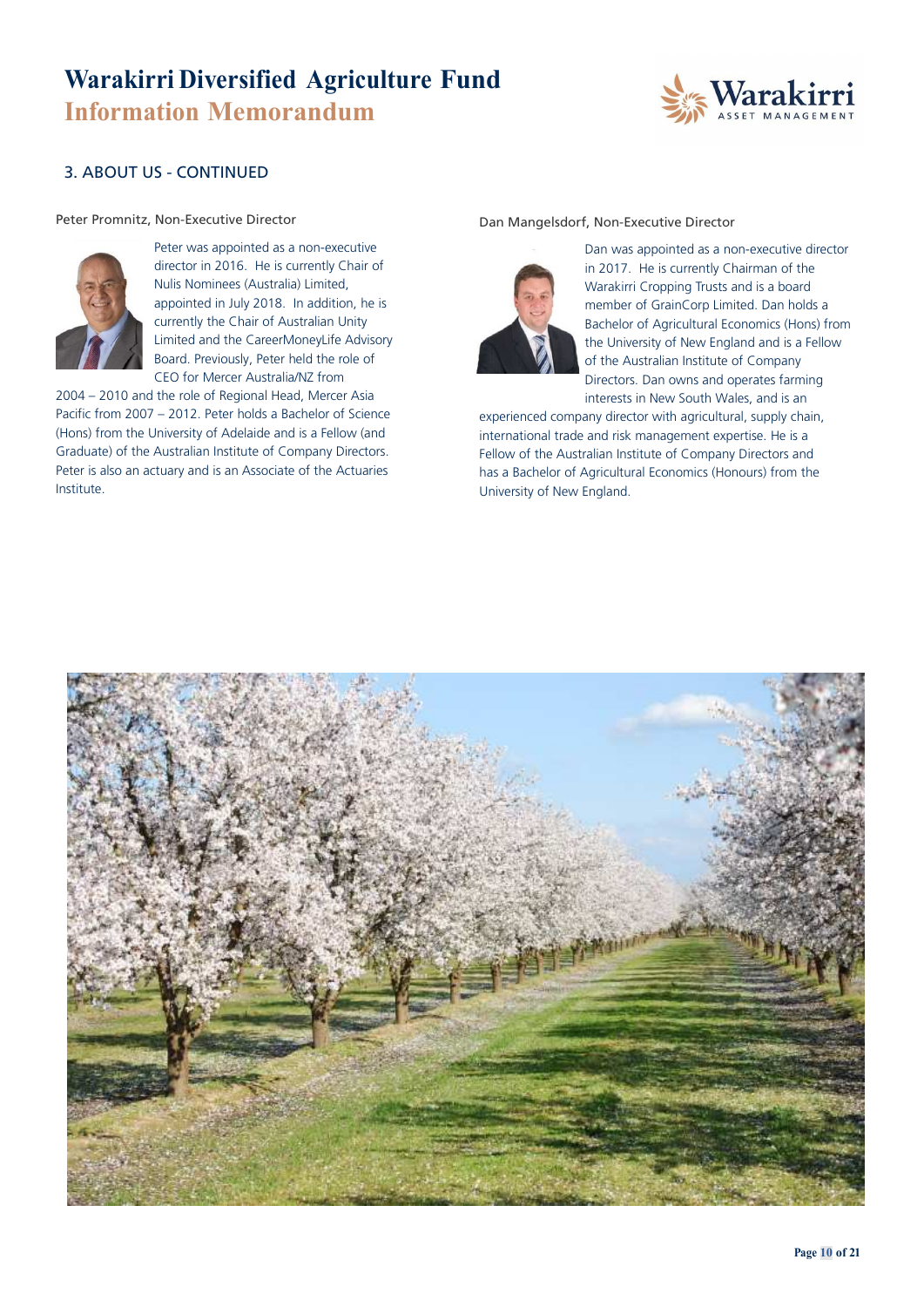

#### 4. FUND RAISING

#### 4.1 Applications & Minimum Investment Size

The minimum investment in the Fund from an investor is A\$100,000 subject to satisfying the wholesale client/sophisticated investor requirements of sections 761G or 761GA of the Act.

To apply for Units in the Fund, investors are required to complete an application form which can be obtained by contacting the Manager.

#### 4.2 Target Fund Scale

In order to achieve further portfolio diversification and return, it is expected an expansion will take place over time in Stage 2 with the aim of achieving a Fund size of over \$300m.

#### 4.3 Fund Raising Stages

Fund raising for the Fund has been structured to occur over two stages, as outlined below.

#### Stage 1 (Completed)

The Fund launched in 2019 and the First Close for the Fund occurred on 30 October 2020 with the settlement of the first of three foundation assets for the Fund.

Stage 1 Units in the Fund prior to First Close were issued at \$1.00 per Unit.

Stage 1 Units in the Fund issued after the First Close were issued at \$1.00 per Unit plus a 'cost of carry' at 8% p.a. which was an additional payment to account for the timing of the issue of Units.

The Fund's Stage 1 capital raising period has now closed and the Fund has moved to Stage 2 capital raising.

#### Stage 2: Capital Raising

Warakirri is seeking to raise further capital under Stage 2 following the close of Stage 1.

Stage 2 fund raising is open-ended and available for investment by existing or new investors.

The aim for the capital raising in Stage 2 is to achieve a minimum Fund size of \$300m to further improve the portfolio diversification and outcome for investors.

All Stage 2 Units will be issued on a fully paid basis (i.e. application funds are to be paid in full (cleared funds) to the Fund at the time of making the application).

#### 4.4 Issuance of Units

An applicant for Units during Stage 2 of the Fund is required to complete an application form and submit the same to the Trustee for approval.

The Trustee anticipates that Unit issues during Stage 2 will take place on a monthly basis. Applications for investment and cleared funds will typically need to be received by the Trustee before any month end for investment in the following month (i.e. applications for an October unit issue and cleared funds must be received by the end of September).

The price for Units in Stage 2 will be based on the Net Asset Value of the Fund, divided by the number of Units on issue (Unit Price) for the month end immediately prior to the issue of those units (e.g. October unit issue is based on 30 September NAV per unit), or at such other price determined by the Trustee in accordance with the terms of the Fund (this may include where the Trustee is aware of exceptional circumstances that would cause an NAV-based unit pricing to be inappropriate in the circumstances). Unit pricing will be completed on a monthly basis and calculated at each month end.

Certain transaction costs may be taken into account by the Trustee in determining the Unit Price. Examples of transaction costs are stamp duty, legal fees and other acquisition or disposal related costs. Transaction costs will typically be capitalised at the time they are incurred and amortised, on a straight-line basis, over a 5 year period. See item 5.7.6 for more information relating to the treatment of transaction costs.

The current Unit Price can be obtained by contacting the Trustee.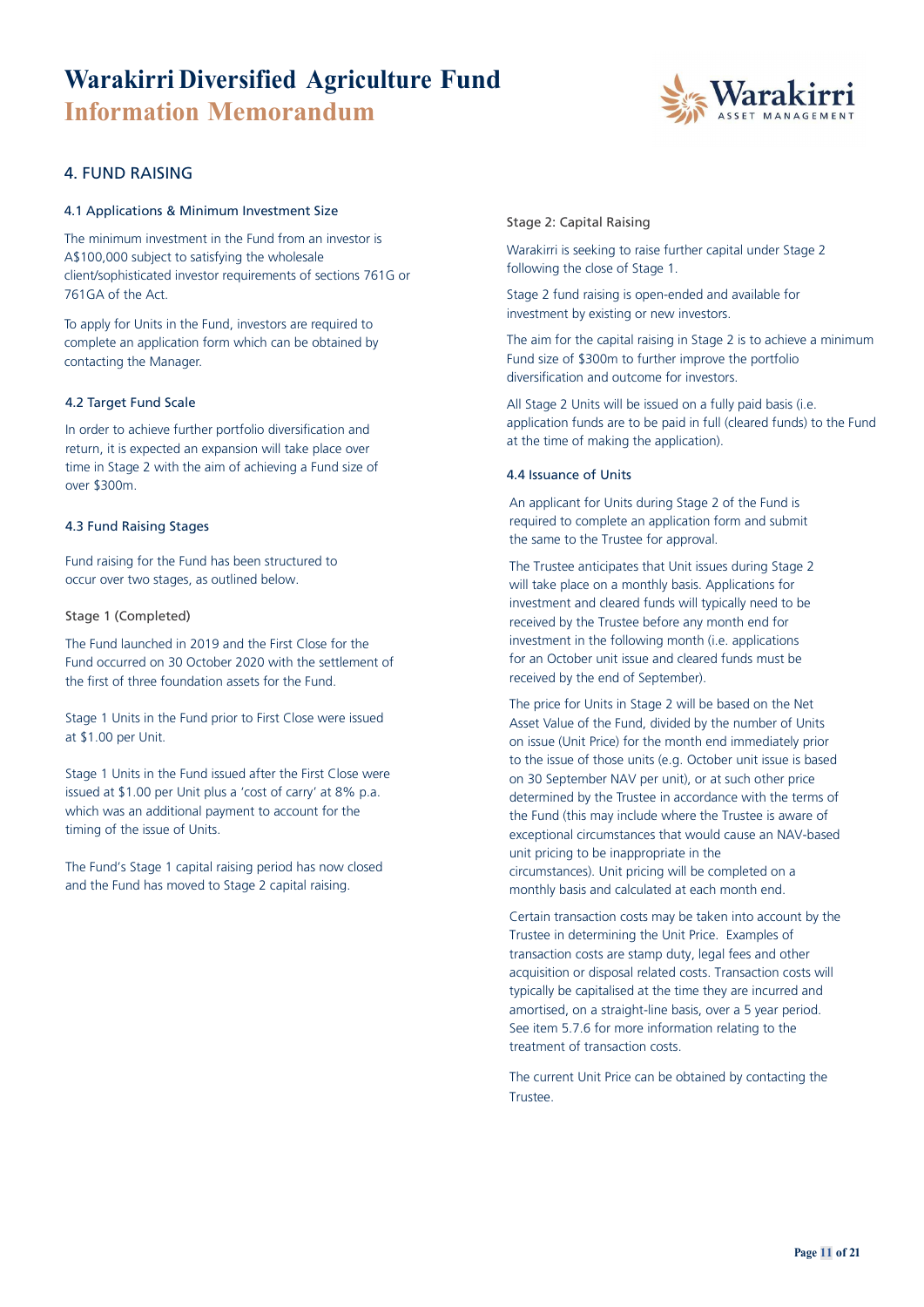

#### 4. FUND RAISING - CONTINUED

#### 4.5 Withdrawal from the Trust

As noted in section 2.7, the Fund will provide certain 'Liquidity Windows' during which Unit Holders can seek to withdraw from the Fund.

The Trustee will make a Withdrawal Offer to all Unit Holders on or about the date that is 18 months prior to each Review Date (with a Review Date being the seven (7) year anniversary of the Stage 1 First Close date and then every five (5) years thereafter). Unit Holders will have a Liquidity Window of three (3) months from the date of the Withdrawal Offer to make a Withdrawal Request in a form approved by the Trustee at the time.

The Trustee will use its best endeavours to satisfy a Withdrawal Request within the 18 months following the applicable Liquidity Window, however this will be subject to the Trustee being satisfied that the steps required to fund a withdrawal are in the best interests of all Unit Holders. There is no guarantee that a Withdrawal Request will be met.

Where a Withdrawal Request is able to be met, the Withdrawal Price will be calculated by the Trustee at the appropriate time prior to making a withdrawal payment to the Unit Holder as determined by the Trustee in accordance with the terms of the Fund (Withdrawal Price). The Withdrawal Price will typically be determined by reference to the current Net Asset Value, less any unamortised transaction costs.

Withdrawals will typically be processed and paid once the applicable Withdrawal Price calculation has been completed. Generally, the Withdrawal Price will be based on the Net Asset Value calculated for the month end immediately preceding the withdrawal payment to the Unit Holder (i.e October Withdrawal Price based on 30 September Net Asset Value)

Where the Trustee is required to dispose of assets of the Fund to satisfy Withdrawal Requests, the transaction costs will typically include the costs of such asset disposals (e.g. seller commissions and legal fees).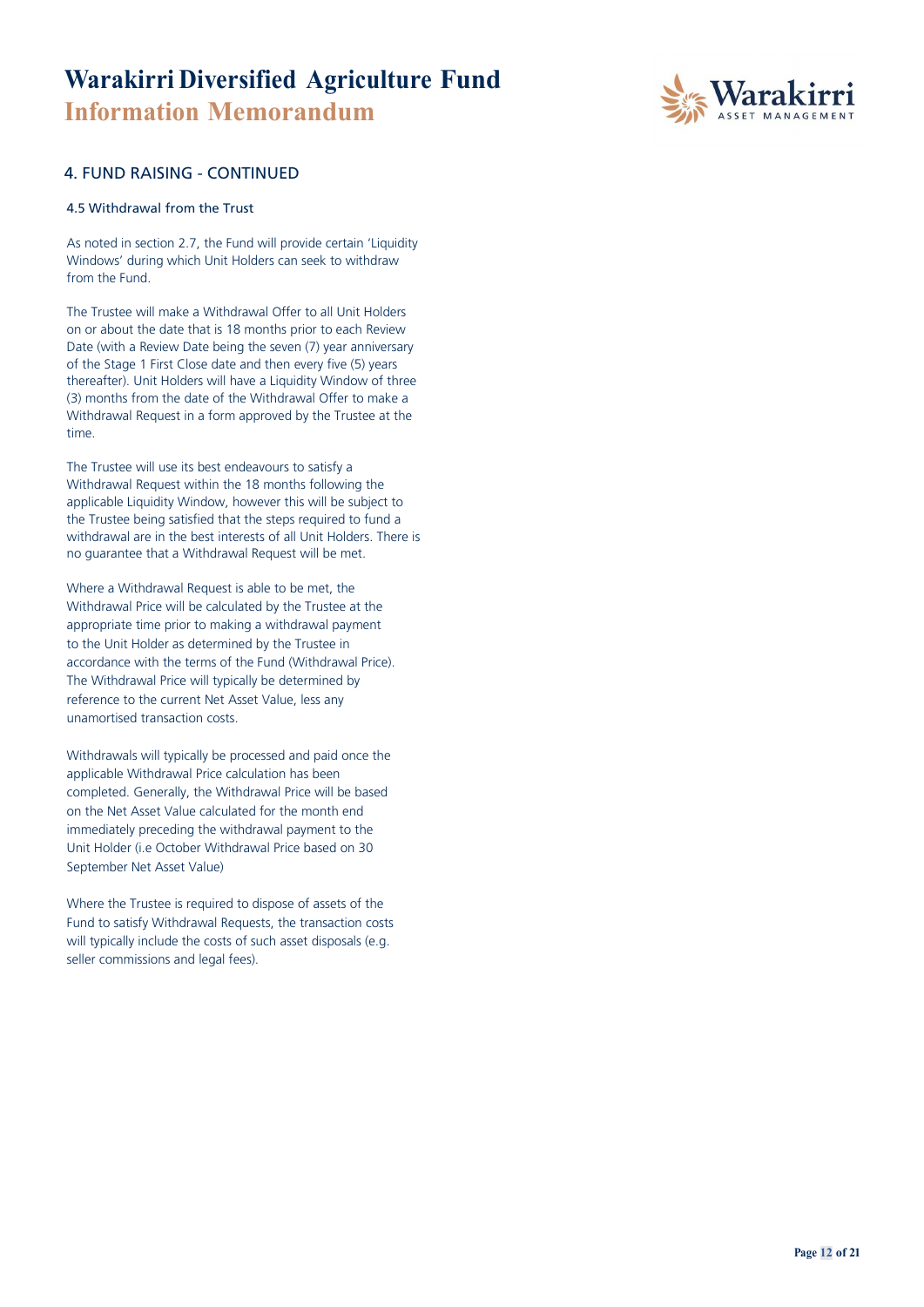

#### 5. STRUCTURE & ADDITIONAL INFORMATION

#### 5.1 Structure

The Fund is established pursuant to the trust deeds of each of the Land Trust and Trading Trust (collectively "Trust Deeds") and the rights of Unit holders in the Fund are governed by the terms of the Trust Deeds and the terms contained in this Information Memorandum (IM).

The Fund may comprise interests in these two unregistered managed investment schemes under a stapled trust structure whereby units issued by the Land Trust may be stapled to units issued by the Trading Trust in a ratio determined by the Trustee to create a stapled Unit in the Fund. Where stapling applies, a stapled Unit will comprise units in both the Land Trust and Trading Trust in a ratio determined by the Trustee and the stapled Units will be contractually bound and cannot be separately transacted, and the Trustee will administer the Fund in such a way as to ensure that the stapling is maintained in the prevailing stapling ratio.

For the avoidance of doubt, where stapling applies the Issue Price will be in respect of a stapled Unit in the Fund (i.e. an aggregate price for investment in both the Land Trust and Trading Trust) and the Trustee will allocate the Issue Price to acquisition of units in each of the stapled trusts in the prevailing stapling ratio.

The Land Trust will own land and infrastructure, including water rights associated and used in connection with the land primarily for the purpose of leasing to third parties. The Trading Trust will hold other assets and undertake any activities which may be considered as a 'trading activity' for tax purposes, for example, owning water rights (not incidental to land assets to be leased) that may be traded separately.

A stapled trust structure has been adopted in order to ensure tax effective holding of the assets (in particular any water entitlements that are held separately).

Although it is not the intention of the Trustee/Manager, it may, where appropriate, operate assets acquired by the Fund.

The opportunity to invest in the Fund is an "excluded offer" under the Corporations Act for wholesale investors only. The Trustee may contemplate registering the Fund as a registered managed investment scheme and open the Fund to retail investors in the future.

#### 5.2 Trust Deed

The main operative provisions outlined in the Trust Deeds include:

- Establishment of the Fund
- Creation and the period of the Fund
- Applications, redemptions, and transfer of units
- Rights of Unit holders
- Valuation of assets
- Register of Unit holders
- Trustee's power and indemnity
- **Confidentiality**
- Termination of the Fund
- **Stapling**
- Annual financial statements and audit

A copy of the Trust Deeds are available by contacting Warakirri's Investor Relations team (refer to page 1).

Definitions used in this IM have the same respective meanings as are given to them in the Trust Deeds unless the contrary intention otherwise appears. If there is any inconsistency between the Trust Deeds and the IM, the terms of the Trust Deeds will prevail.

As the Trustee/Manager of the Fund, Warakirri is responsible for establishing the investment vehicle, strategy, portfolio construction and management, governance, accounting, investor relations and reporting.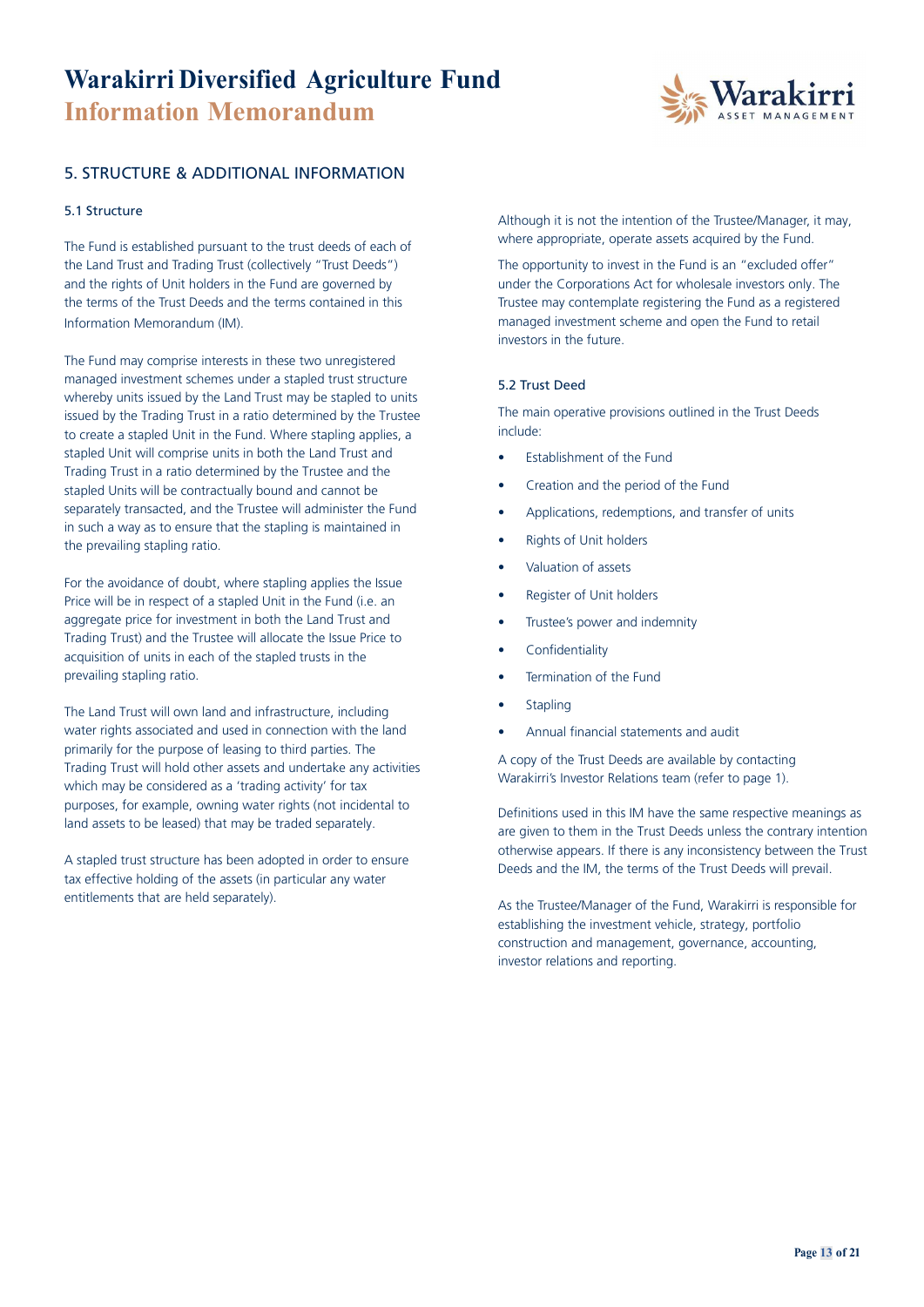

#### 5. STRUCTURE & ADDITIONAL INFORMATION - CONTINUED

#### 5.3 Custodian

Warakirri Asset Management Ltd.

#### 5.4 Auditor

Deloitte Touche Tohmatsu.

#### 5.5 Tax Advisor

Deloitte Tax Services Pty Ltd.

#### 5.6 Distributions & Taxation

#### 5.6.1 Income

A distribution by the Land Trust and the Trading Trust (when it is a flow through trust) represents the Unit Holders' share of distributable income and capital (if any) of the Fund. The distributable income of the Fund will generally consist of interest, rent and, from time to time, the realisation of any of the Fund's underlying assets, after deducting fees.

Distributions will be calculated based on the Unit Holders' proportional Unit Holding and will be distributed quarterly (annually at June for capital gains) following the end of March, June, September and December. Distribution payments will only be made to the investor's nominated Australian bank, building society or credit union account.

Please note that if the Trustee has not been provided with a Unit Holder's ABN, TFN or an exemption category, or if the application shows a country of residence other than Australia, a relevant amount of tax will be deducted from distribution payments.

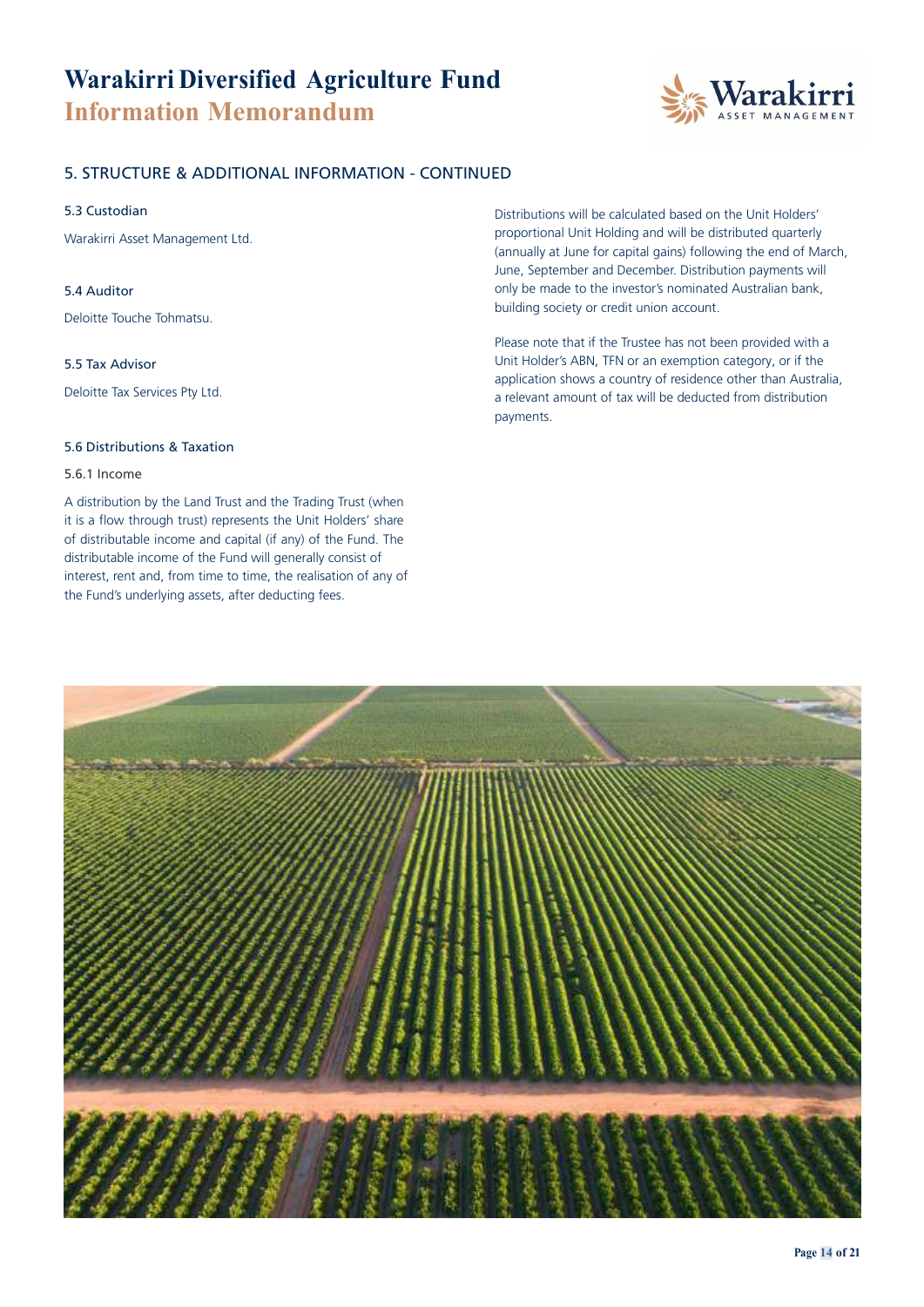

#### 5. STRUCTURE & ADDITIONAL INFORMATION - CONTINUED

#### 5.6.2 Taxation

It is important to note that tax implications of investing can be complex and are particular to each individual's personal circumstances. The taxation information provided in this IM is of a general nature, assumes an Australian resident investor and should not be regarded as specific or personal taxation advice. Investors are encouraged to obtain independent professional advice if uncertain about their tax position.

The precise taxation treatment of the Fund will depend on whether the Land Trust and Trading Trust are regarded as 'public trading trusts'.

The Land Trust is expected to be a 'flow through trust' which means that the net income from the Land Trust is anticipated to be taxed at the investor level, at the investors' marginal rate. The activities of the Land Trust should be regarded as an 'eligible investment business' which is, broadly, a business that invests in land for the primary purpose of deriving rental income. Although the Land Trust may become a 'public' unit trust (for example, by having more than 50 unitholders), it is not expected to undertake 'trading' activities and should therefore not be regarded as a public trading trust.

The Trustee anticipates that the Trading Trust will hold water rights, separate to the water rights which are incidental to the land assets being leased by the Land Trust. A trust holding separate water rights (i.e. not incidental to land being leased) is not expected to meet the definition of an eligible investment business. Therefore, the Trading Trust will be regarded as a 'trading' trust. As mentioned above, trading trusts can also qualify as a flow through trust so long as it does not become 'public' and therefore a 'public trading trust'.

Therefore, the Trading Trust is likely to have two different tax treatments during its life:

- 1. A flow through trust and taxed at investors' marginal tax rate (before it is a considered a 'public' unit trust e.g. up to 50 unitholders).
- 2. A public trading trust and taxed at corporate tax rate (after it is a considered a 'public' unit trust e.g. exceeding 50 unitholders).

If redeeming part or all of your Units in the Fund, a Unit Holder needs to consider the tax implications that may arise. It should be noted that capital gains may arise should Units in the Fund be sold or redeemed. Generally, if Units in the Fund are sold or redeemed for an amount greater than the Unit Holders current cost base, a gain would arise. A relevant discount percentage may be applied to a capital gain provided the Units have been held for greater than 12 months. It is the investors' responsibility to maintain records of cost base and calculate the capital gain or loss.

Under current law, should the Land Trust or the Trading Trust (while it is not a public trading trust) make a capital gain on the sale of an asset it has held for more than 12 months, a 50% capital gains discount should apply to the capital gain by the Fund. Where capital gains are distributed to Unit Holders, it will be included as part of the Unit Holders' annual tax statement. Unit Holders are required to gross up the net capital gain shown in the annual tax statement and apply their relevant discount percentage to this gross capital gain in the calculation of their taxable income.

The Trustee will provide Unit Holders with an annual tax statement (indicatively by the end of July each year) which will be accompanied by a taxation guide.

#### 5.6.3 Stamp Duty on new issue or transfer of Units

In addition to the duty payable on the acquisition of the underlying assets of the Fund, the issue of Units or transfer of Units in the Fund, may also be subject to stamp duty if the Fund holds property in certain jurisdictions (e.g. Queensland and South Australia) until such time the Fund satisfies the stamp duty requirements in each State (i.e. being a registered managed investment scheme for South Australia and a public unit trust for Queensland stamp duty purpose (which includes a requirement that it is a registered managed investment scheme)).

This duty, if any, is payable by the acquirer of the Units. As the Trustee / Manger, in order to reduce the administrative burden for investors, Warakirri undertakes that it will, on behalf of the holder of acquirer of the Units, complete necessary applications and make required lodgements with the revenue office in the relevant jurisdictions. For the avoidance of doubt, the duty payable to the revenue office in the relevant jurisdiction remains the responsibility of the acquirer of the Units and holders and acquirers will need to complete forms for lodgements to occur.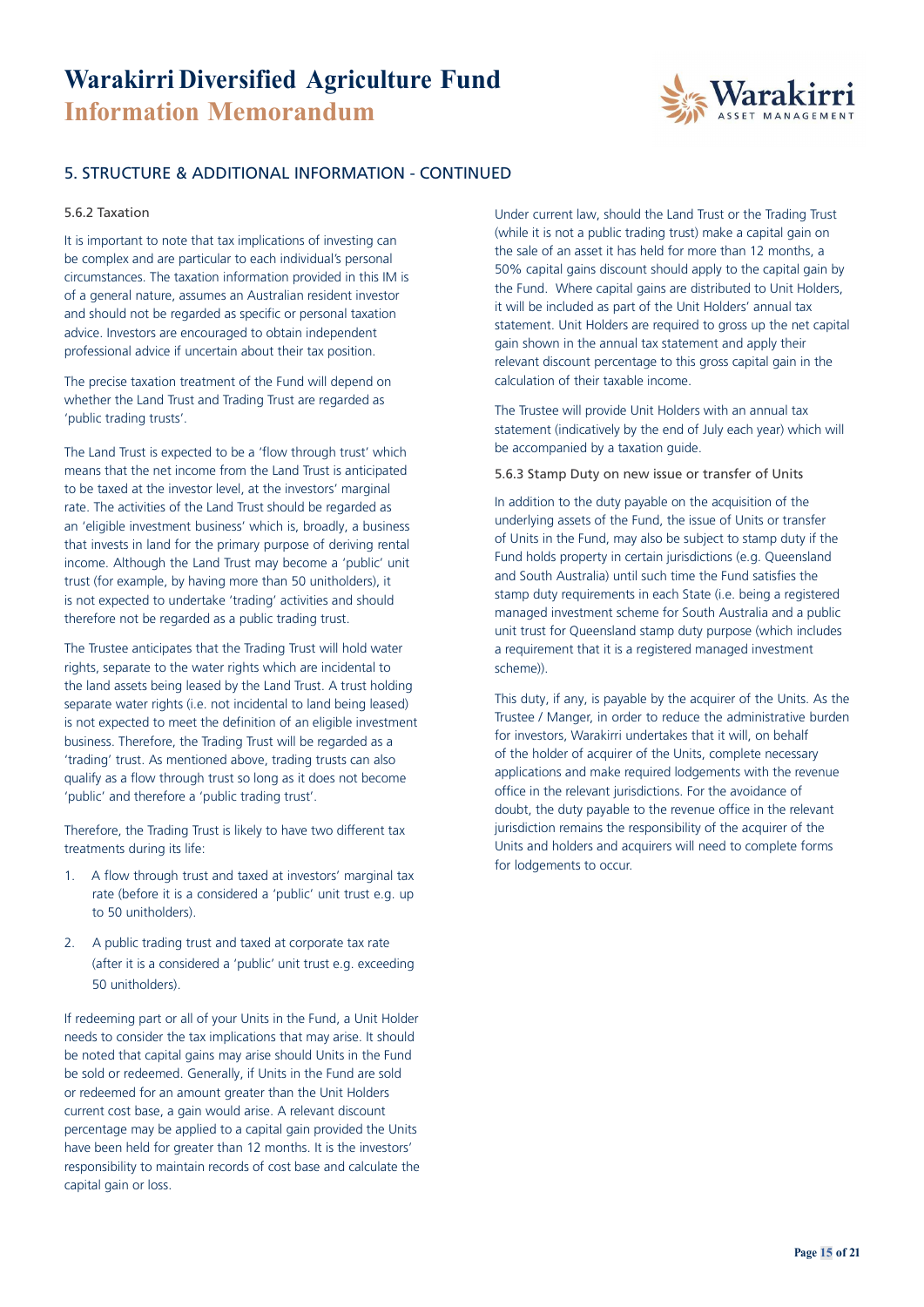

#### 5. STRUCTURE & ADDITIONAL INFORMATION - CONTINUED

#### 5.7 Fees

The Fund will be offered with the following fee structure. All fees quoted in the section are exclusive of GST.

#### 5.7.1 Management Fee

The management fee payable to Warakirri as the Manager/ Trustee of the Fund will be calculated as outlined in the Trust Deeds and payable quarterly in arrears on the gross assets of the Fund at a rate of 1% p.a.

#### 5.7.2 Performance Fee

The Manager / Trustee will be entitled to a 15% performance fee of any outperformance of the Fund over a high water mark internal rate of return (IRR) of 8% p.a. Performance fees are calculated and accrued in the Unit Price, paid and re-set at each Review Date (i.e. at the Fund's seven-year anniversary and every five years thereafter).

#### 5.7.3 Transaction Fee

The Manager is entitled to and may charge a transaction fee of up to 1% of the gross purchase or sale price of each asset acquired / divested by the Fund (excluding legal costs and stamp duty) which will be paid by the Fund to the Manager upon settlement.

#### 5.7.4 Termination Fee

In the event that the Manager is terminated or the Fund wound up, the Manager will be entitled to receive a termination fee equivalent to one (1) year of management fee based on the Gross Asset Value of the Fund as at date of termination. The Manager will also be entitled to receive any accrued performance fee, calculated as at the termination date.

#### 5.7.5 Fund Expenses

Fund related expenses will be paid for by the Fund, including establishment costs, acquisition costs and operational costs (such as professional fees, third party due diligence and annual valuations).

#### 5.7.6 Transaction Costs - Capitalisation and Amortisation

At any given time, the Net Asset Value of the Fund will include a proportion of transaction costs incurred in dealing with the assets of the Fund, including stamp duty, legal fees and other fees related to the acquisition or disposal of assets. Transaction costs will typically be capitalised (from the time they are incurred) and amortised, on a straight-line basis, over a 5-year period. This is to ensure that the transaction costs incurred are equitably applied to new, existing and exiting investors.

The Fund may take certain transaction costs into account when determining the Unit Price for the issue and withdrawal of Units in the Fund to ensure that all investors are treated equitably in relation to transaction costs.

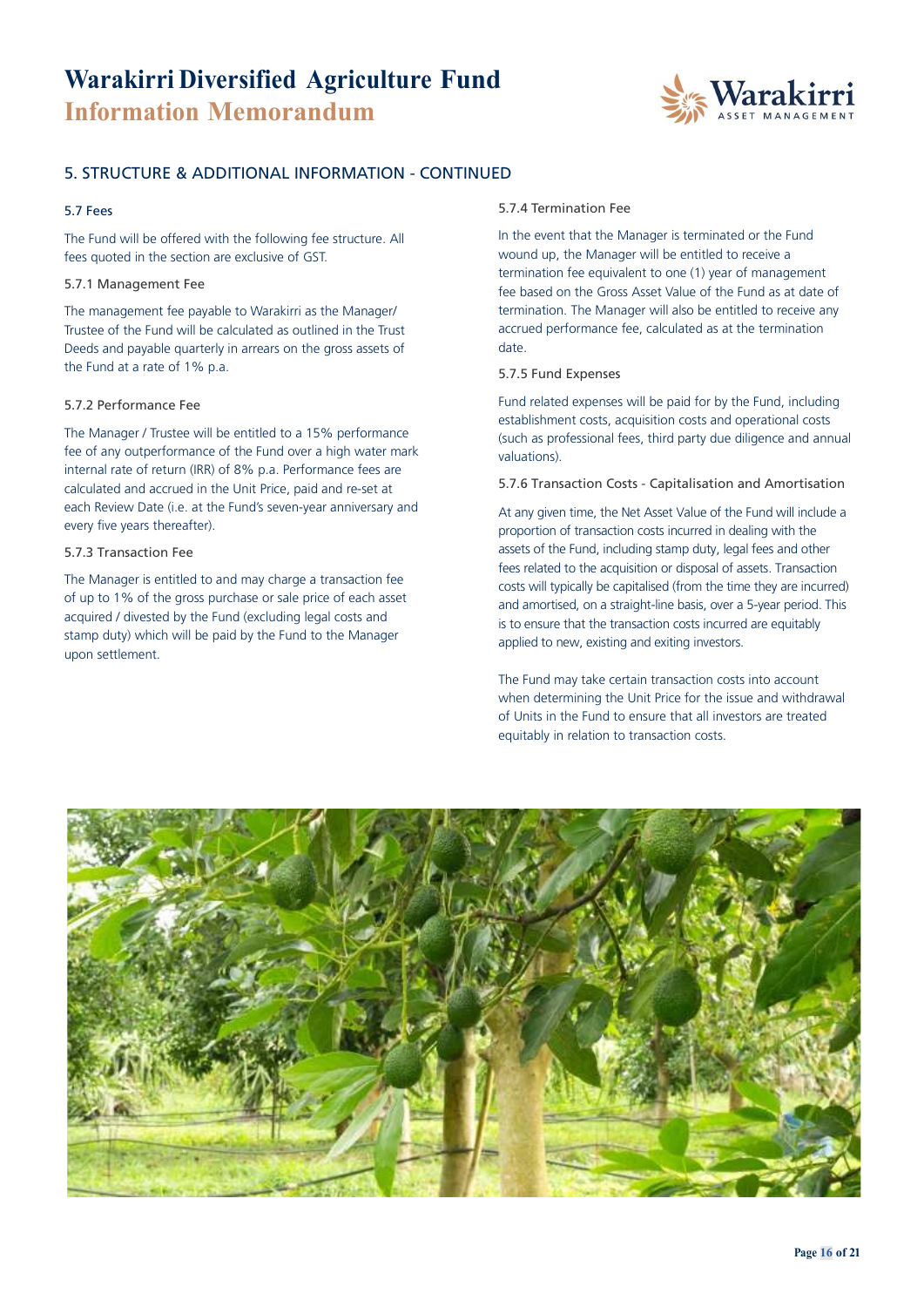

#### 5. STRUCTURE & ADDITIONAL INFORMATION - CONTINUED

#### 5.8 Reporting

On a quarterly basis Warakirri will provide Unit holders with an investment valuation and a written quarterly report. A distribution statement, when applicable, will be provided to Unit holders.

A tax statement will be provided to Unit holders annually, generally by the end of July each year.

#### 5.9 Anti-Money Laundering & Counter Terrorism Financing Requirements

In order to meet Warakirri's obligations under Anti-Money Laundering and Counter-Terrorism legislation (AML/CTF Laws), further information may be required from applicants, at any time prior or during an investment in the Fund. We may request further information about an investor, any beneficial owner (or third parties) and source of funds (and other similar matters), if we believe that information is reasonably required to comply with AML/CTF Laws. We may be required to disclose that information to our related bodies corporate, service providers or as otherwise obliged by law to regulators of AML/CTF Laws. If you do not provide this information, Warakirri may not be able to process transactions or provide other services.

#### 5.10 US Foreign Account Tax Compliance Act (FATCA) and Common Reporting Standards (CRS)

FATCA was introduced by the United States of America (US) Internal Revenue Service (IRS) in order to identify and collect tax from US persons who invest in US assets through non US entities. The Australian government has entered into an Inter-Governmental Agreement (IGA) with the US for reciprocal exchange of taxpayer information in respect of FATCA. Under the FATCA legislation, Warakirri is classified as a Foreign Financial Institution (FFI) and is registered as a Model 1 IGA Reporting Entity with the IRS. Warakirri is therefore required to identify, document and report to the IRS, through the Australian Taxation Office (ATO), all US persons who invest in the financial products for which Warakirri acts as trustee and manager.

Similarly the Organisation for Economic Cooperation and Development (OECD) has established the Common Reporting Standard (CRS) reporting regime, which requires participating jurisdictions to obtain information from their financial institutions (including investment entities) for exchange with other participating jurisdictions. The Australian government has adopted a wider approach which is to record the jurisdiction in which a person is a tax resident regardless of whether the jurisdiction has signed to participate in the OECD's CRS regime.

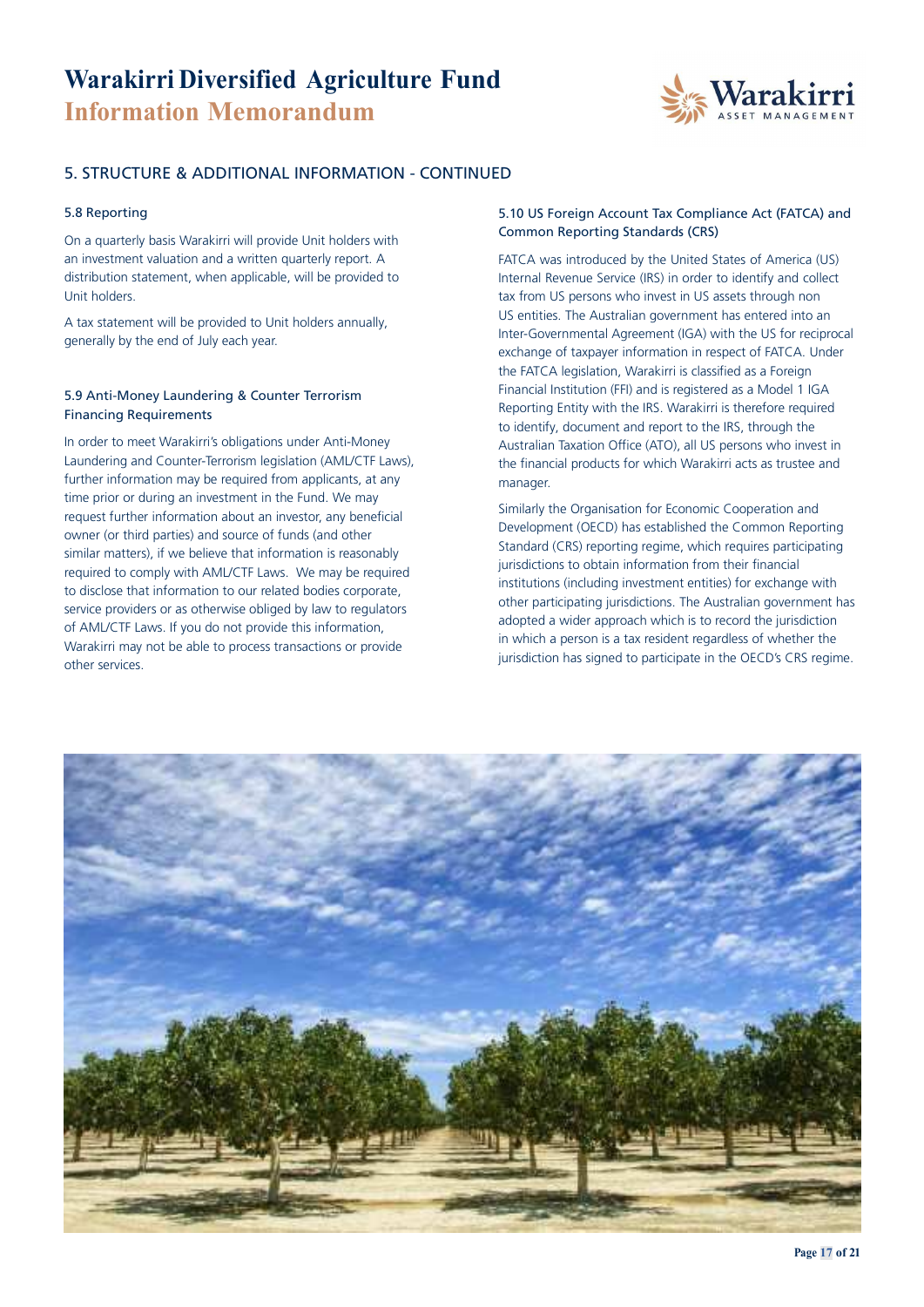

#### 5. STRUCTURE & ADDITIONAL INFORMATION - CONTINUED

Under the CRS regime, Warakirri is classified as an Investment Entity that is a Reporting Financial Institution and therefore required to identify, document and report to the relevant jurisdictions, through the ATO, all non-Australian residents who invest in the financial products for which Warakirri acts as trustee and manager.

As such, Warakirri may require information or documents from its investors as necessary to identify and verify the investors' FATCA and CRS status, including, but not limited to, selfcertification forms containing personal information such as the investors' full name, tax file number, date of birth and residential address. Warakirri may disclose this information to the ATO who may in turn exchange the information with the IRS and other authorities within the relevant jurisdiction.

#### 5.11 Privacy

Warakirri respects your privacy. Any personal details provided to Warakirri at any time in relation to an investment, will be used to administer and report on the investment, and for related purposes. For example, personal details may be used to establish and process an initial investment, process ongoing transactions, respond to any queries you may have, provide an investor annual tax statement, and to provide information on the performance of an investment, change in product features, fund commentary and other topical information.

As well as using personal details within Warakirri, we may disclose it to other persons to enable us to provide services to an investor. Such people include:

- Third parties we appoint as advisers, agents or service providers such as auditors, custodians, administrators or legal advisers; and
- Third parties you authorise to act on your behalf in relation to your investment such as your investment consultant, financial adviser, broker or solicitor.

Warakirri may also disclose your personal information to other persons and entities as permitted under the Privacy Act 1998. Warakirri will keep your personal details as up to date and accurate as possible. If any of your personal details are incorrect or change, please write to us. If you wish to find out what personal details we hold with respect to you, please contact us.

#### 5.12 GST

GST is not imposed on applications or withdrawals. The fees listed in this document do not include an allowance for GST. A GST amount will be incurred on management and performance fees, investment manager fees, investment transactions, professional fees and other fees and charges.

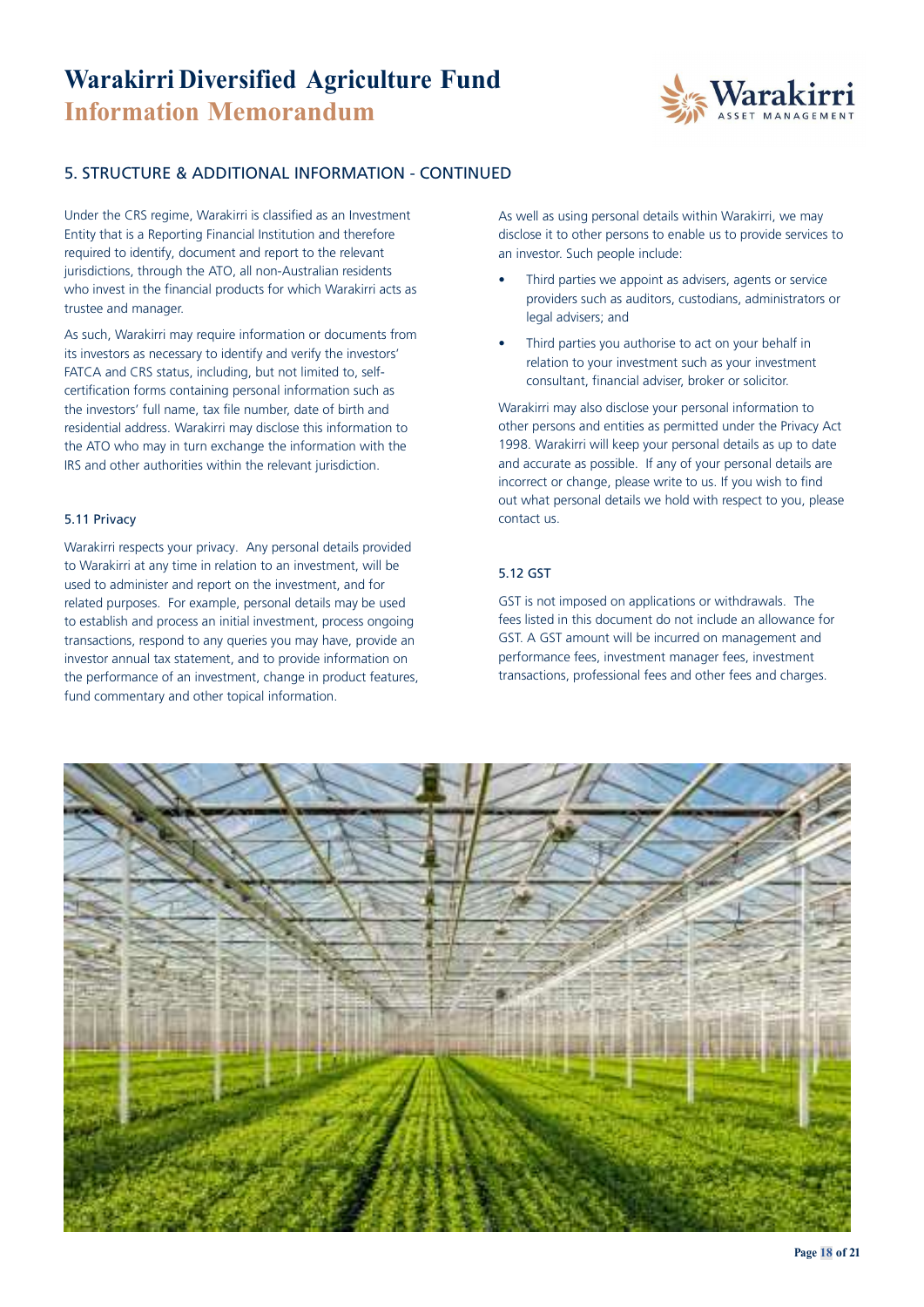

#### 6. RISKS

An investment in the Fund involves risks, like any other investment. There are many factors that can impact on the performance of an investment. Investors should consider carefully the suitability of this investment and risk it involves.

#### Market Risk

The value of assets in the Fund may increase or decrease depending on market, environmental, economic, political, regulatory and other factors affecting the Fund's investment strategy and cost of financing.

#### Tenancy Risk

A risk exists that tenants of the assets in the Fund may not be able to honour their lease obligations or that tenants cannot be found for the assets. Depending on the significance of the tenants to the Fund, a default or lack of tenants may adversely impact the performance of the Fund resulting in reduction in distributions of the Fund, and in extreme circumstances, a failure by the Fund to meet its interest obligations under its financing facilities.

#### Agricultural & Seasonal Risk

The Fund will be exposed to general agricultural risks in the capacity as landlord and, in some cases, as operator. This means that short term variations in yield, prices for produce or seasonal conditions, should not have a significant impact on the value of the assets of the Fund over the long-term. However, sustained reduction in the profitability of tenants may lead to a failure of their business and inhibit the ability of the tenant to service lease obligations and result in termination of the property leases. In addition, sustained period of adverse seasonal conditions (e.g. water shortages), disease or nature disasters may result in significant damage to properties which in turn may result in a reduction in the value of the assets in the Fund.

#### Counterparty & Business Risk

Where the Fund acquires assets which have an element of business risk associated with them (i.e. management contracts), the Fund will be exposed to the risk that the underlying business fails to meet its obligations under the relevant contract or suffers financial difficulties.

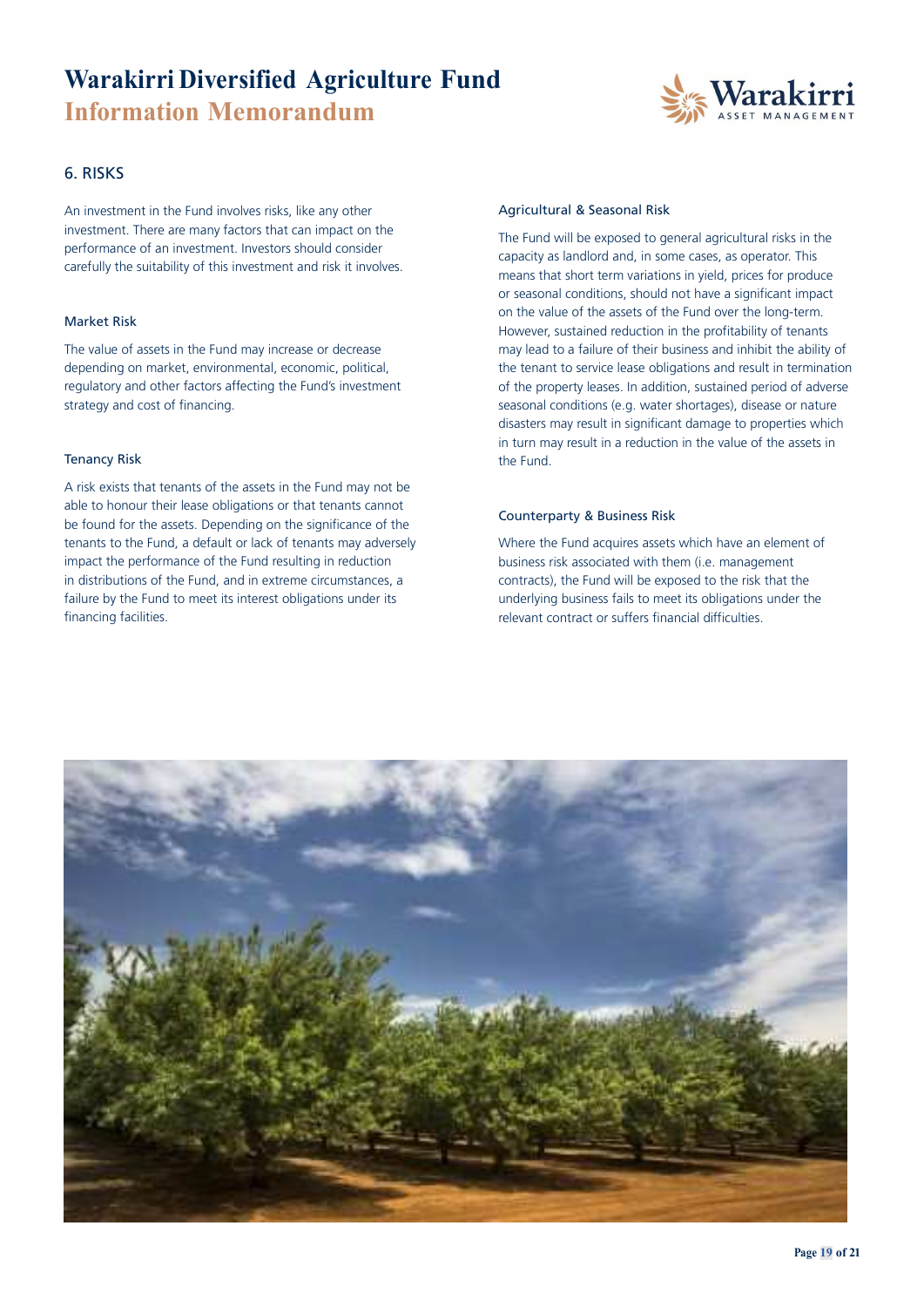

#### 6. RISKS - CONTINUED

#### Interest Rate Risk

Interest rate movements could lead to increased interest expenses in respect of borrowings in the Fund and result in a reduction of distributions by the Fund. In extreme circumstances, the Fund may fail to meet interest obligations.

#### Borrowing Risk

Borrowings magnify gains and losses and increase volatility of returns. There is a risk that the Fund's loan facilities may not be renewed or renewed on less favourable terms.

#### Liquidity Risk

Given the nature of the assets an investment in the Fund should be seen as illiquid. A risk exists as there is no established secondary market for Units and redemptions may only take place during liquidity windows in accordance with the provision of the Trust Deeds. When redemption requests are made, there is no guarantee that requests will be granted in whole or part.

#### Income & Taxation Risk

The level of income if the Fund can fall as well as rise, and the tax status of such income can change. The after tax returns from an investment in the Fund may be influenced by changes in taxation laws or their interpretation.

#### Dilution Risk

As the Fund issues Units to new investors, existing Unit Holders proportional beneficial ownership in the underlying assets of the Fund may be reduced.

#### Development Risk

The Fund may, in certain circumstances, be exposed to development risk, as a result of capital improvements and development activities on its properties. However, any development is expected to be undertaken as part of an ongoing lease agreement in which the tenant will be responsible for paying an increased rent to the new development capital base.

#### Investment Team Risk

The performance of the Fund is largely dependent on the skill and expertise of the Manager and investment team managing the Fund. Team members may change over time.

#### Natural Disaster Risk

A risk exists that natural events may materially impact, or destroy the assets held in the Fund. Insurance coverage is not available for certain events.

#### Environmental Risk

Environmental issues, such as land contamination may have an adverse impact on the Fund.

#### Forfeiture of Units

If an investor fails to pay the whole of a call by the time appointed for payment then the Trustee may take action that may ultimately lead to the forfeiture of the Units held by the investor.